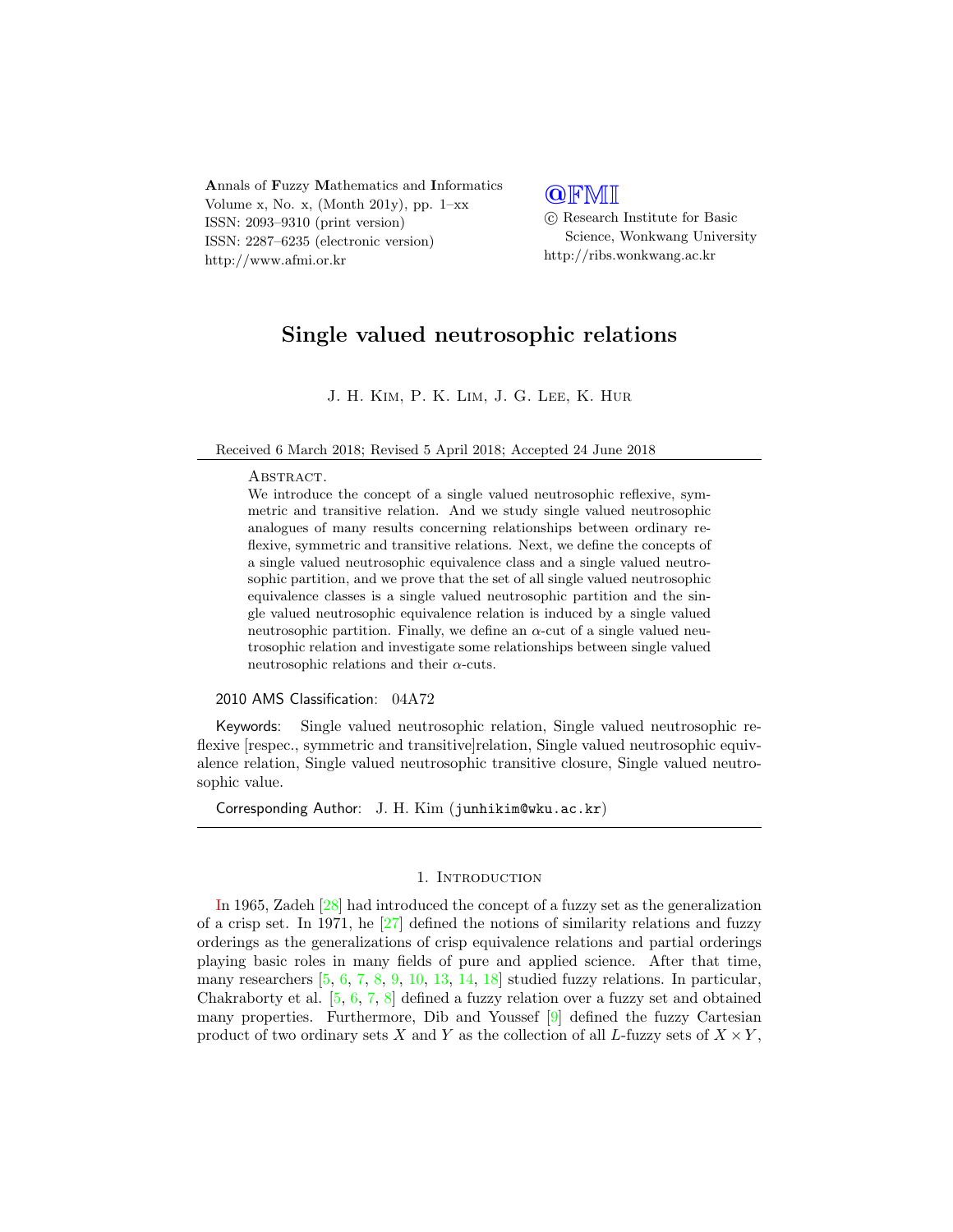where  $L = I \times I$  and I denotes the unit closed interval. In 2009, Lee [\[14\]](#page-19-7) obtained many results by using the notion of fuzzy relations introduced by Dib and Youssef.

In 1968, Atanassov [\[1\]](#page-19-8) defined an intutionistic fuzzy set as a generalization of a fuzzy set. After then, Atanassov and Gargov  $\left[2, 3\right]$  $\left[2, 3\right]$  $\left[2, 3\right]$  introduced the concept of an interval-valued intuitionistic fuzzy set an dealt with intuitionistic fuzzy logics. Moreover, Hur et al. [\[11\]](#page-19-11) studied the category of intuitionistic H-fuzzy relation in the sense of a topological universe. Recently, Liu et al. [\[15,](#page-19-12) [16,](#page-19-13) [17\]](#page-20-3) applied the concepts of an intuitionistic fuzzy set and an interval-valued intuitionistic fuzzy set to multi-attribute group decision making and group decision making, respectively.

In 1998, Smarandache [\[23\]](#page-20-4) defined the concept of a neutrusophic set as the generalization of an intuitionistic fuzzy set. Also he introduced neutrosophic logics, neutrosophic sets, neutrosophic probabilities, neutrosophic statistics and its applications in [\[21,](#page-20-5) [22\]](#page-20-6) . Furthermore, Salama et al. [\[19,](#page-20-7) [20\]](#page-20-8) introduced the concept of a neutrusophic relation and studied its some properties. Recently, Bhowmik and Pal [\[4\]](#page-19-14) introduced the concept of a neutrosophic relation and studied some of its properties. In particular, Wang et al. [\[24\]](#page-20-9) introduced the notion of a single valued neutrosophic set. Moreover, Yang et al. [\[25\]](#page-20-10) defined a single valued neutrosophic relation and investigated some of its properties.

In this paper, first, we introduce a single valued neutrosophic relation from a set X to Y and the composition of two single valued neutrosophic relations. Also we introduce some operations between single valued neutrosophic relations and obtain some of their properties. Second, we introduce the concept of a single valued neutrosophic reflexive, symmetric and transitive relation. And we study single valued neutrosophic analogues of many results concerning relationships between ordinary reflexive, symmetric and transitive relations. Third, we define the concepts of a single valued neutrosophic equivalence class and a single valued neutrosophic partition, and we prove that the set of all single valued neutrosophic equivalence classes is a single valued neutrosophic partition and the single valued neutrosophic equivalence relation is induced by a single valued neutrosophic partition. Finally, we define an  $\alpha$ -cut of a single valued neutrosophic relation and investigate some relationships between single valued neutrosophic relations and their  $\alpha$ -cuts.

#### 2. Preliminaries

In this section, we introduce the concept of single valued neutrosophic set, the complement of a single valued neutrosophic set, the inclusion between two single valued neutrosophic sets, the union and the intersection of two single valued neutrosophic sets.

**Definition 2.1** ([\[22\]](#page-20-6)). Let X be a non-empty set. Then A is called a neutrosophic set (in sort, NS) in X, if A has the form  $A = (T_A, I_A, F_A)$ , where

 $T_A: X \rightarrow ]-0,1^+[, I_A: X \rightarrow ]-0,1^+[, F_A: X \rightarrow ]-0,1^+[.$ Since there is no restriction on the sum of  $T_A(x)$ ,  $I_A(x)$  and  $F_A(x)$ , for each  $x \in X$ ,

$$
-0 \le T_A(x) + I_A(x) + F_A(x) \le 3^+.
$$

Moreover, for each  $x \in X$ ,  $T_A(x)$  [resp.,  $I_A(x)$  and  $F_A(x)$ ] represent the degree of membership [resp.,indeterminacy and non-membership] of  $x$  to  $A$ .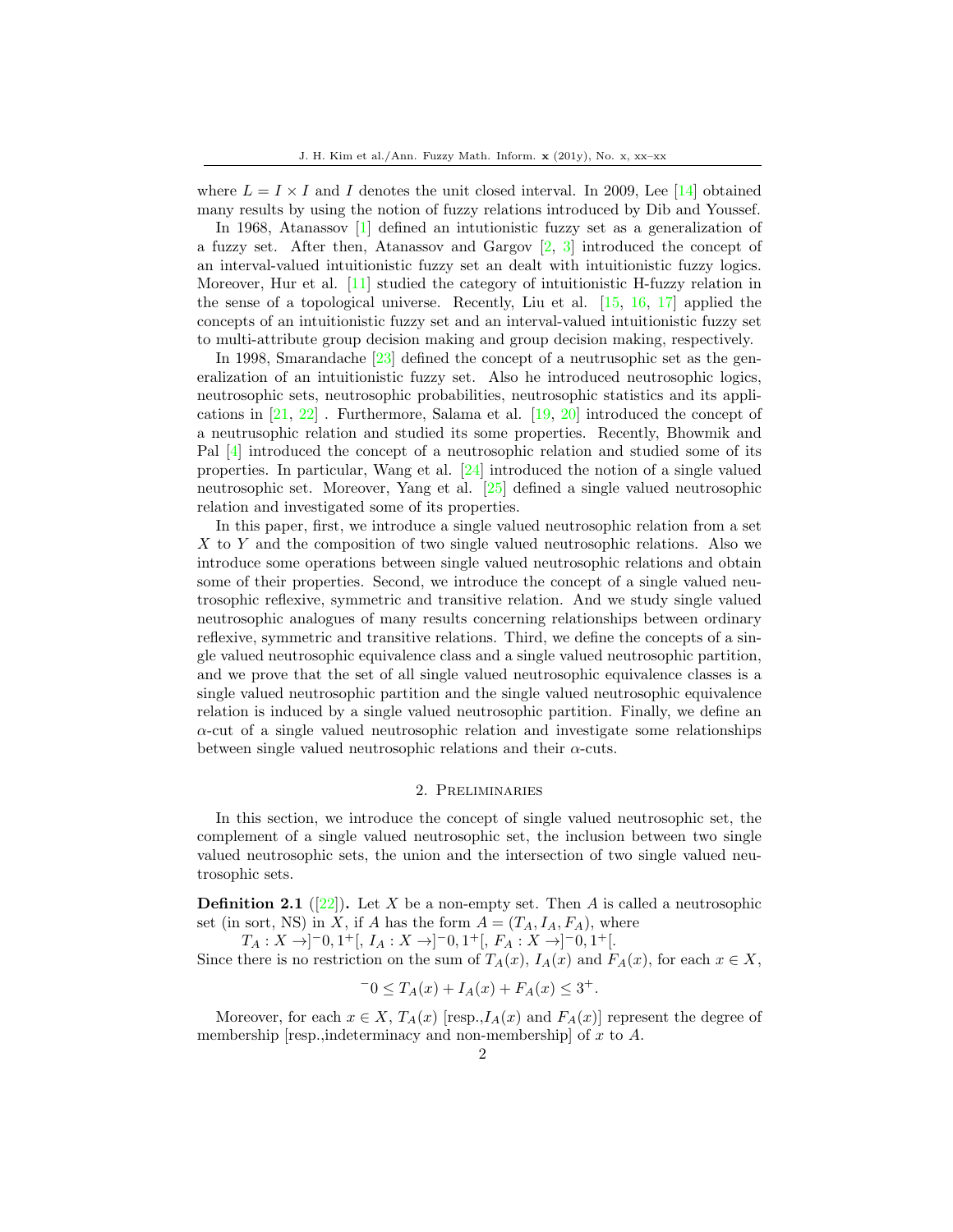From Example 2.1.1 in [\[19\]](#page-20-7), we can see that every IFS (intutionistic fuzzy set)  $A$ in a non-empty set  $X$  is an NS in  $X$  having the form

$$
A = (T_A, 1 - (T_A + F_A), F_A),
$$

where  $(1 - (T_A + F_A))(x) = 1 - (T_A(x) + F_A(x)).$ 

**Definition 2.2** ([\[22\]](#page-20-6)). Let A and B be two NSs in X. Then we called A is contained in B, denoted by  $A \subset B$ , if for each  $x \in X$ , inf  $T_A(x) \leq \inf T_B(x)$ ,  $\sup T_A(x) \leq$  $\sup T_B(x)$ ,  $\inf I_A(x) \geq \inf I_B(x)$ ,  $\sup I_A(x) \geq \sup I_B(x)$ ,  $\inf F_A(x) \geq \inf F_B(x)$ and sup  $F_A(x) \geq \sup F_B(x)$ .

**Definition 2.3** ([\[24\]](#page-20-9)). Let X be a space of points (objects) with a generic element in X denoted by x. Then A is called a single valued neutrosophic set (in sort, SVNS) in X, if A has the form  $A = (T_A, I_A, F_A)$ , where  $T_A$ ,  $I_A$ ,  $F_A : X \rightarrow [0, 1]$ .

In this case,  $T_A$ ,  $I_A$ ,  $F_A$  are called truth-membership function, indeterminacymembership function, falsity-membership function, respectively and we will denote the set of all SVNSs in X as  $SVNS(X)$ .

Furthermore, we will denote the empty SVNS [resp. the whole SVNS] in  $X$  as  $0_N$  [resp.  $1_N$ ] and define by  $0_N(x) = (0, 1, 1)$  [resp.  $1_N = (1, 0, 0)$ ], for each  $x \in X$ .

**Definition 2.4** ([\[24\]](#page-20-9)). Let  $A \in SVNS(X)$ . Then the complement of A, denoted by  $A^c$ , is a SVNS in X defined as follows: for each  $x \in X$ ,

$$
T_{A^c}(x) = F_A(x), \ I_{A^c}(x) = 1 - I_A(x)
$$
 and  $F_{A^c}(x) = T_A(x)$ .

**Definition 2.5** ([\[26\]](#page-20-11)). Let  $A, B \in SVNS(X)$ . Then

(i) A is said to be contained in B, denoted by  $A \subset B$ , if for each  $x \in X$ ,

 $T_A(x) \le T_B(x)$ ,  $I_A(x) \ge I_B(x)$  and  $F_A(x) \ge F_B(x)$ ,

(ii) A is said to be equal to B, denoted by  $A = B$ , if  $A \subset B$  and  $B \subset A$ .

**Definition 2.6** ([\[25\]](#page-20-10)). Let  $A, B \in SVNS(X)$ . Then

(i) the intersection of A and B, denoted by  $A \cap B$ , is a SVNS in X defined as:

$$
A \cap B = (T_A \wedge T_B, I_A \vee I_B, F_A \vee F_B),
$$

where  $(T_A \wedge T_B)(x) = T_A(x) \vee T_B(x)$ ,  $(F_A \vee F_B) = F_A(x) \vee F_B(x)$ , for each  $x \in X$ , (ii) the union of A and B, denoted by  $A \cup B$ , is an SVNS in X defined as:

$$
A \cup B = (T_A \vee T_B, I_A \wedge I_B, F_A \wedge F_B).
$$

**Result 2.7** ([\[25\]](#page-20-10), Proposition 2.1). Let  $A, B \in NS(X)$ . Then

(1)  $A \subset A \cup B$  and  $B \subset A \cup B$ , (2)  $A \cap B \subset A$  and  $A \cap B \subset B$ , (3)  $(A^c)^c = A$ , (4)  $(A \cup B)^c = A^c \cap B^c$ ,  $(A \cap B)^c = A^c \cup B^c$ .

#### 3. Single valued neutrosophic relations

In this section, we introduce the concepts of single valued neutrosophic relation, the composition of two single valued neutrosophic relations and the inverse of a single valued neutrosophic relation, and study some properties of each concept.

Let  $X, Y, Z$  be ordinary non-empty sets.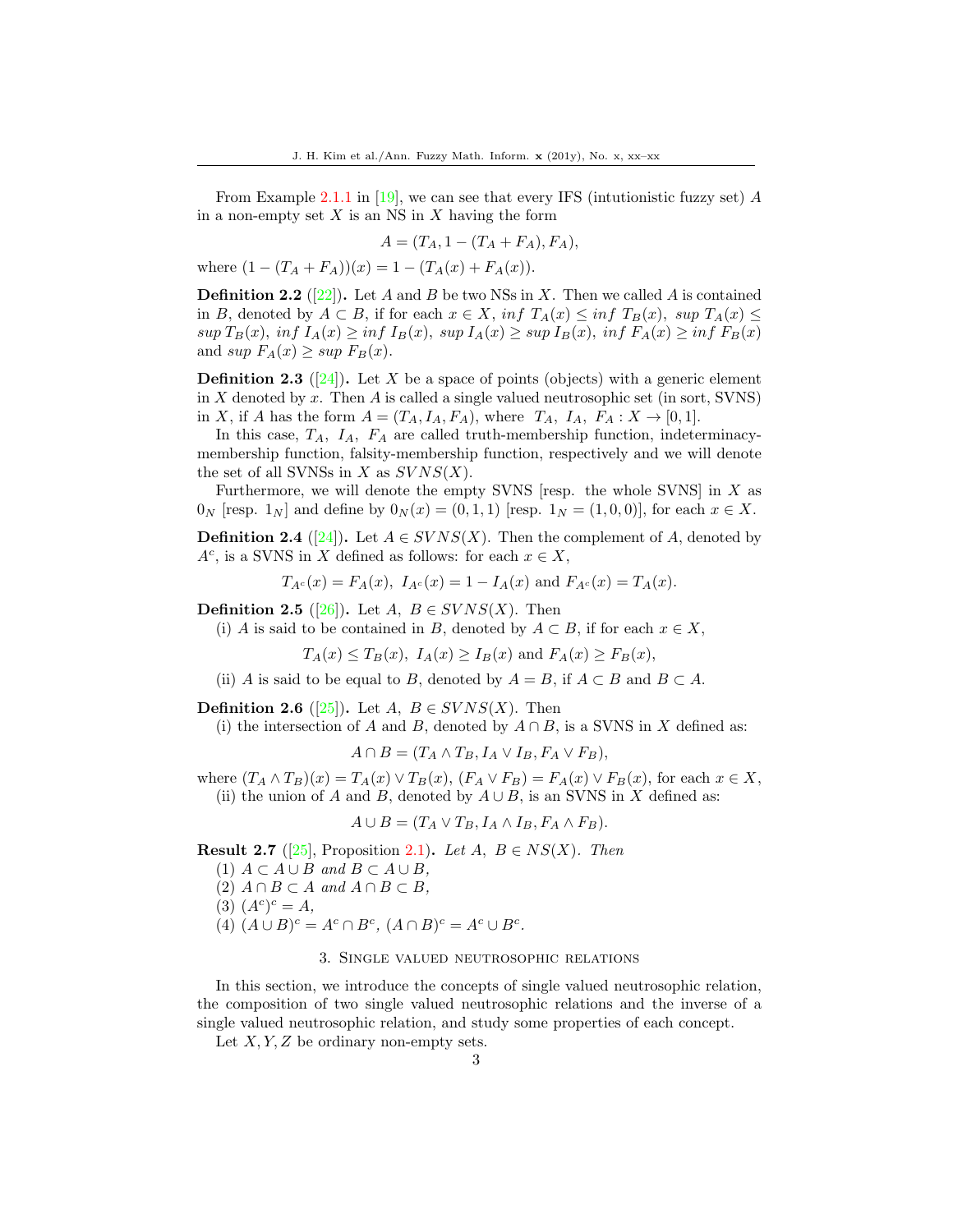Definition 3.1. R is called a single valued neutrosophic relation (in short, SVNR) from X to Y, if it is a SVNS in  $X \times Y$  having the form:

$$
R=(T_R,I_R,F_R),
$$

where  $T_R, I_R, F_R: X \times Y \to [0, 1]$  denote the truth-membership function, indeterminacy membership function, falsity-membership function, respectively.

For each  $(x, y) \in X \times Y$ ,  $T_R(x, y)$  [resp.,  $I_R(x, y)$  and  $F_R(x, y)$ ] represent the degree of membership [resp., indeterminacy and non-membership] of  $(x, y)$  to R.

In particular, a SVNR from from  $X$  to  $X$  is called a SVNR in  $X$  (See [\[25\]](#page-20-10)).

The empty SVNR resp. the whole SVNR in X is denoted by  $\phi_N$  [resp.  $X_N$ ] and defined as follows: for each  $(x, y) \in X \times X$ ,

$$
\phi_N(x, y) = (0, 1, 1)
$$
 [resp.  $X_N(x, y) = (1, 0, 0)$ ].

We will denote the set of all SVNRs in X [resp. from X to Y] as  $SVNR(X)$ [resp.  $SVNR(X \times Y)$ ].

Let  $X = \{x_1, x_2, ..., x_m\}$  and let  $Y = \{y_1, y_2, ..., y_n\}$ . Then  $R = (T_R, I_R, F_R) \in$  $SVR(X \times Y)$  can be expressed by  $m \times n$  matrix. This kind of matrix expressing a SVNR will be called a single valued neutrosophic matrix.

## **Definition 3.2** (See [\[25\]](#page-20-10)). Let  $R \in SVNR(X \times Y)$ . Then

(i) the inverse of R, denoted by  $R^{-1}$ , is a SVNR from Y to X defined as follows: for each  $(y, x) \in Y \times X$ ,  $R^{-1}(x, y) = R(y, x)$ , i.e.,

$$
T_R^{-1}(y, x) = T_R(x, y), I_R^{-1}(y, x) = I_R(x, y), F_R^{-1}(y, x) = F_R(x, y).
$$

(ii) the complement of  $R$ , denoted by  $R^c$ , is a SVNR from  $X$  to  $Y$  defined as follows: for each  $(x, y) \in X \times Y$ ,

$$
T^c_R(x,y) = F_R(x,y), \\ I^c_R(x,y) = 1 - I_R(x,y), \\ F^c_R(x,y) = T_R(x,y).
$$

**Example 3.3.** Let  $X = \{a, b, c\}$  and let R be a SVNR in X given by the single valued neutrosophic matrix:

$$
R = \begin{pmatrix} (0.2, 0.4, 0.3) & (1, 0.2, 0) & (0.4, 1, 0.7) \\ (0, 0, 0) & (0.6, 0.2, 0.1) & (0.3, 0.2, 0.6) \\ (0, 0, 0) & (0, 0, 0) & (0.2, 0.4, 0.1) \end{pmatrix}.
$$

Then the inverse and the complement of R are given as below:

$$
R^{-1} = \begin{pmatrix} (0.2, 0.4, 0.3) & (0, 0, 0) & (0, 0, 0) \\ (1, 0.2, 0) & (0.6, 0.2, 0.1) & (0, 0, 0) \\ (0.4, 1, 0.7) & (0.3, 0.2, 0.6) & (0.2, 0.4, 0.1) \end{pmatrix},
$$
  

$$
R^{c} = \begin{pmatrix} (0.3, 0.6, 0.2) & (0, 0.8, 1) & (0.7, 0, 0.4) \\ (0, 1, 0) & (0.1, 0.8, 0.6) & (0.6, 0.8, 0.3) \\ (0, 1, 0) & (0, 1, 0) & (0.1, 0.6, 0.2) \end{pmatrix}.
$$

**Remark 3.4.** For each  $R \in SVNR(X)$ ,  $R \cap R^c = \phi_N$  and  $R \cup R^c = X_N$  do not hold, in general.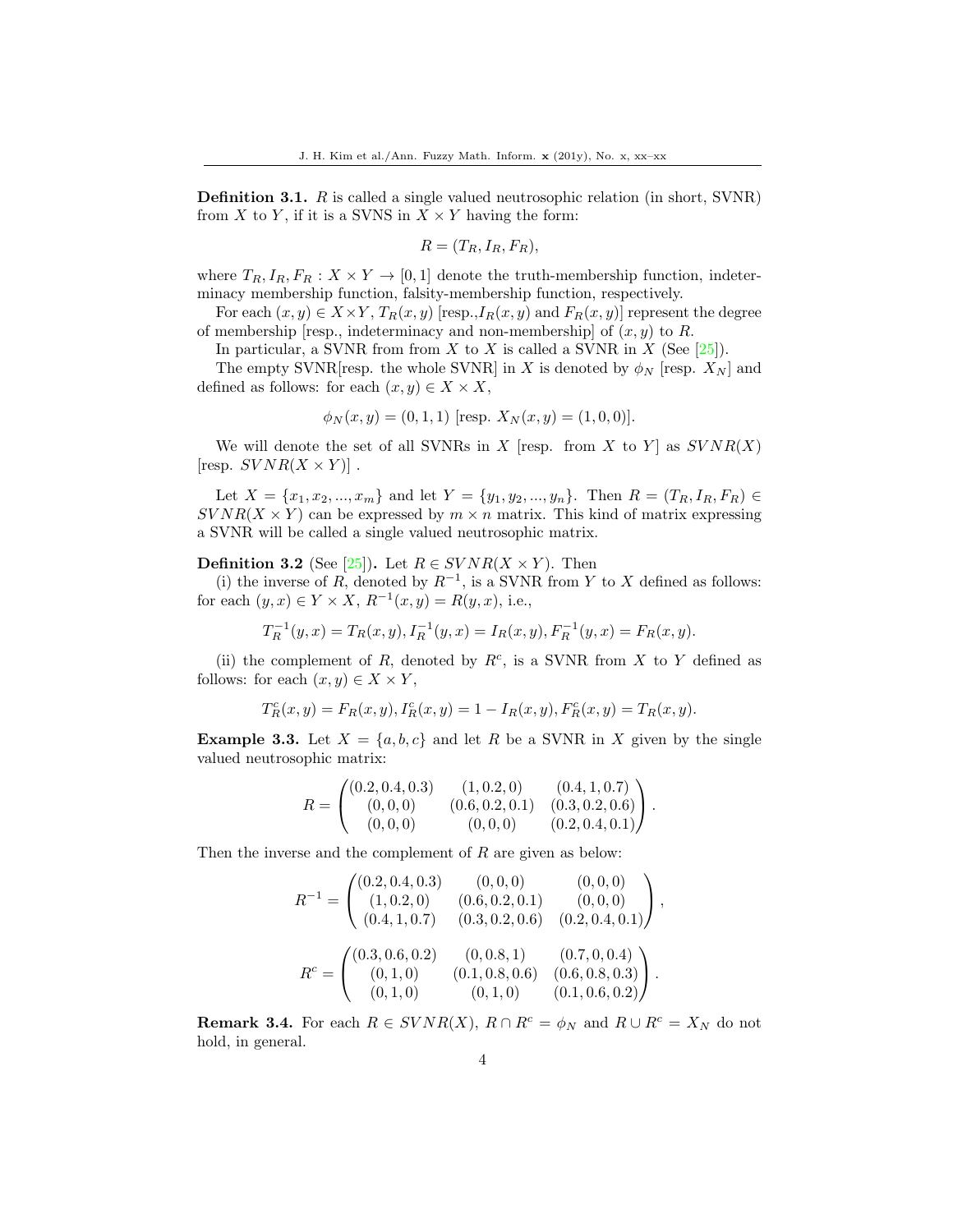Consider the SVNR R in Example 3.3. Then

$$
R \cap R^{c} = \begin{pmatrix} (0.2, 0.6, 0.3) & (0, 0.8, 1) & (0.4, 1, 0.7) \\ (0, 1, 0) & (0.1, 0.8, 0.6) & (0.3, 0.8, 0.6) \\ (0, 1, 0) & (0, 1, 0) & (0.1, 0.6, 0.2) \end{pmatrix} \neq \phi_{N},
$$
  

$$
R \cup R^{c} = \begin{pmatrix} (0.3, 0.4, 0.2) & (1, 0.2, 0) & (0.7, 0, 0.4) \\ (0, 0, 0) & (0.6, 0.2, 0.1) & (0.6, 0.2, 0.3) \\ (0, 0, 0) & (0, 0, 0) & (0.2, 0.4, 0.1) \end{pmatrix} \neq X_{N}.
$$

**Definition 3.5** (See [\[25\]](#page-20-10)). Let  $R, S \in SVNR(X \times Y)$ . Then

(i) R is said to be contained in S, denoted by  $R \subset S$ , if

 $T_R(x, y) \leq T_S(x, y)$ ,  $I_R(x, y) \geq I_S(x, y)$  and  $F_R(x, y) \geq F_S(x, y)$ , for each  $(x, y) \in X \times Y$ ,

(ii) R is said to equal to S, denoted by  $R = S$ , if  $R \subset S$  and  $S \subset R$ ,

(iii) the intersection of R and S, denoted by  $R \cap S$ , is a SVNR from X to Y defined as:

$$
A \cap B = (T_A \wedge T_B, I_A \vee I_B, F_A \vee F_B),
$$

where  $(T_A \wedge T_B)(x, y) = T_A(x, y) \wedge T_B(x, y)$ ,  $(F_A \vee F_B)(x, y) = F_A(x, y) \vee F_B(x, y)$ , for each  $(x, y) \in X \times Y$ ,

(iv) the union of R and S, denoted by  $R \cup S$ , is a SVNR in X to Y defined as:

$$
A \cup B = (T_A \vee T_B, I_A \wedge I_B, F_A \wedge F_B).
$$

**Proposition 3.6** (See [\[25\]](#page-20-10), Theorem 3.1). Let R, S,  $P \in SVNR(X \times Y)$ . Then  $(1)$   $(R^{c})^{-1} = (R^{-1})^{c}$ ,

- $(2)$   $(R^{-1})^{-1} = R$ ,  $(R^{c})^{c} = R$ ,
- (3)  $R \subset R \cup S$  and  $S \subset R \cup S$ ,
- (4)  $R \cap S \subset R$  and  $R \cap S \subset S$ ,
- (5) if  $R \subset S$ , then  $R^{-1} \subset S^{-1}$ ,
- (6) if  $R \subset P$  and  $S \subset P$ , then  $R \cup S \subset P$ ,
- (7) if  $P \subset R$  and  $P \subset S$ , then  $P \subset R \cap S$ ,
- (8) if  $R \subset S$ , then  $R \cup S = S$  and  $R \cap S = R$ ,
- $(9)$   $(R \cup S)^{-1} = R^{-1} \cup S^{-1}$ ,  $(R \cap S)^{-1} = R^{-1} \cap S^{-1}$ ,
- (10)  $(R \cup S)^c = R^c \cap S^c$ ,  $(R \cap S)^c = R^c \cup S^c$ .

*Proof.* The proofs are similar to Theorem 3.1 in [\[25\]](#page-20-10).

From Definitions 3.2 and 3.5, we can easily obtain the following results.

### **Proposition 3.7.** Let  $R, S, P \in SVNR(X \times Y)$ . Then

- (1) (Idempotent laws):  $R \cup R = R$ ,  $R \cap R = R$ ,
- (2) (Commutative laws):  $R \cup S = S \cup R$ ,  $R \cap S = S \cap R$ ,
- (3) (Associative laws):  $R \cup (S \cup P) = (R \cup S) \cup P$ ,  $R \cap (S \cap P) = (R \cap S) \cap P$ ,
- (4) (Distributive laws):  $R \cup (S \cap P) = (R \cup S) \cap (R \cup P)$ ,
	- $R \cap (S \cup P) = (R \cap S) \cup (R \cap P),$
- (5) (Absorption laws):  $R \cup (R \cap S) = R$ ,  $R \cap (R \cup S) = R$ .

**Definition 3.8.** Let  $(R_j)_{j\in J} \subset SVNR(X \times Y)$ . Then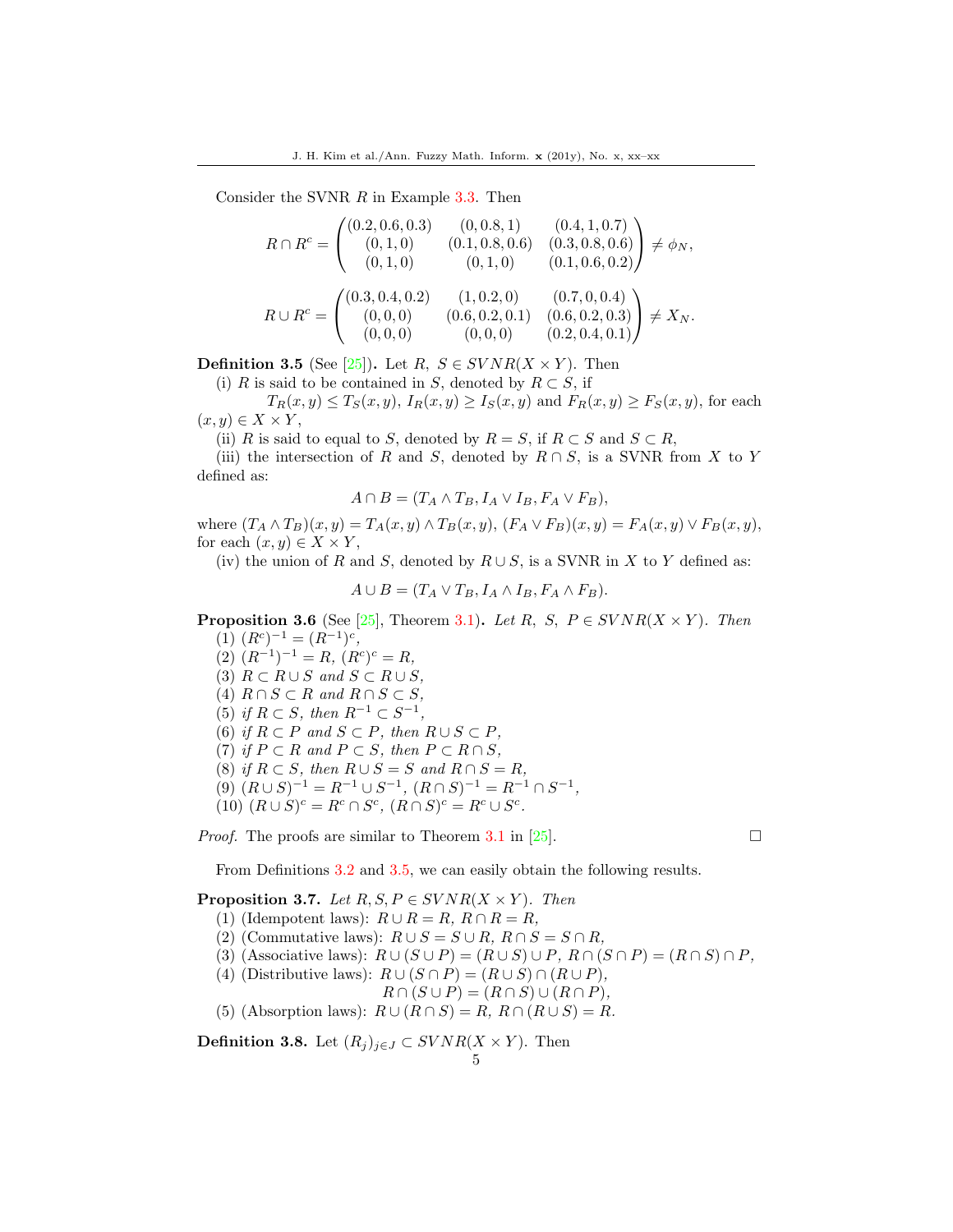(i) the the intersection of  $(R_j)_{j\in J}$ , denoted by  $\bigcap_{j\in J} R_j$  (simply,  $\bigcap R_j$ ), is a SVNR from  $X$  to  $Y$  defined as:

$$
\bigcap R_j = (\bigwedge T_{R_j}, \bigvee I_{R_j}, \bigvee F_{R_j}),
$$

(ii) the the union of  $(R_j)_{j\in J}$ , denoted by  $\bigcup_{j\in J} R_j$  (simply,  $\bigcup R_j$ ), is a SVNR from  $X$  to  $Y$  defined as:

$$
\bigcup R_j = (\bigvee T_{R_j}, \bigwedge I_{R_j}, \bigwedge F_{R_j}).
$$

The followings are the immediate result of Definitions 3.2, 3.5 and 3.8

**Proposition 3.9.** Let  $R \in SVNR(X \times Y)$  and let  $(R_j)_{j \in J} \subset SVNR(X \times Y)$ . Then (1)  $(\bigcap R_j)^c = \bigcup R_j^c$ ,  $(\bigcup R_j)^c = \bigcap R_j^c$ , (2)  $R \cap (\bigcup R_j) = \bigcup (R \cap R_j), R \cup (\bigcap R_j) = \bigcap (R \cup R_j).$ 

**Definition 3.10.** Let  $R \in SVNR(X \times Y)$  and let  $S \in SVNR(Y \times Z)$ . Then the composition of R and S, denoted by  $S \circ R$ , is a SVNR from X to Z defined as:

 $S \circ R = (T_{S \circ R}, I_{S \circ R}, F_{S \circ R}),$ 

where for each  $(x, z) \in X \times Z$ ,

 $T_{S\circ R}(x,z) = \bigvee_{y\in Y} (T_R(x,y) \wedge T_S(y,z)),$  $I_{S \circ R}(x, z) = \bigwedge_{y \in Y} (I_R(x, y) \vee I_S(y, z)),$  $F_{S \circ R}(x, z) = \bigwedge_{y \in Y} (F_R(x, y) \vee F_S(y, x)).$ 

**Proposition 3.11.** (1)  $P \circ (S \circ R) = (P \circ S) \circ R$ , where  $R \in SVNR(X \times Y)$ ,  $S \in SVNR(Y \times Z)$  and  $P \in SVNR(Z \times W)$ .

(2)  $P \circ (R \cup S) = (P \circ R) \cup (P \circ S)$ , where  $R, S \in SVNR(X \times Y)$  and  $P \in$  $SVNR(Y \times Z)$ .

(3) If  $R \subset S$ , then  $P \circ R \subset P \circ S$ , where  $R, S \in SVNR(X \times Y)$  and  $P \in$  $SVNR(Y \times Z)$ .

(4)  $(S \circ R)^{-1} = R^{-1} \circ S^{-1}$ , where  $R \in SVNR(X \times Y)$  and  $S \in SVNR(Y \times Z)$ .

*Proof.* (1) Let  $R \in SVNR(X \times Y)$ ,  $S \in SVNR(Y \times Z)$  and  $P \in SVNR(Z \times W)$ and let  $(x, w) \in (X \times Z)$ . Then

$$
T_{P \circ (S \circ R)}(x, w) = \bigvee_{z \in Z} (T_{S \circ R}(x, z) \land T_P(z, w))
$$
  
\n
$$
= \bigvee_{z \in Z} ([\bigvee_{y \in Y} (T_R(x, y) \land T_S(y, z)] \land T_P(z, w))
$$
  
\n
$$
= \bigvee_{y \in Y} (T_R(x, y) \land [\bigvee_{z \in Z} (T_S(y, z) \land T_P(z, w))])
$$
  
\n
$$
= \bigvee_{y \in Y} (T_R(x, y) \land T_{P \circ S}(y, w))
$$
  
\n
$$
= T_{(P \circ S) \circ R)}(x, w).
$$

Similarly, we can prove that  $I_{P \circ (S \circ R)}(x, w) = I_{(P \circ S) \circ R}(x, w)$  and  $F_{P \circ (S \circ R)}(x, w) =$  $F_{(P \circ S) \circ R)}(x, w)$ . Thus the result holds.

(2) Let  $R, S \in SVNR(X \times Y)$  and  $P \in SVNR(Y \times Z)$  and let  $(x, z) \in X \times Z$ . Then

$$
T_{P \circ (R \cup S)}(x, z) = \bigvee_{y \in Y} (T_{R \cup S}(x, y) \land T_P(y, z))
$$
  
=  $\bigvee_{y \in Y} ([T_R(x, y) \lor T_S(x, y)] \land T_P(y, z))$   
=  $[\bigvee_{y \in Y} (T_R(x, y) \land T_P(y, z)] \lor [\bigvee_{y \in Y} (T_S(x, y) \land T_P(y, z)]$   
=  $T_{P \circ R}(x, z) \lor T_{P \circ S}(x, z)$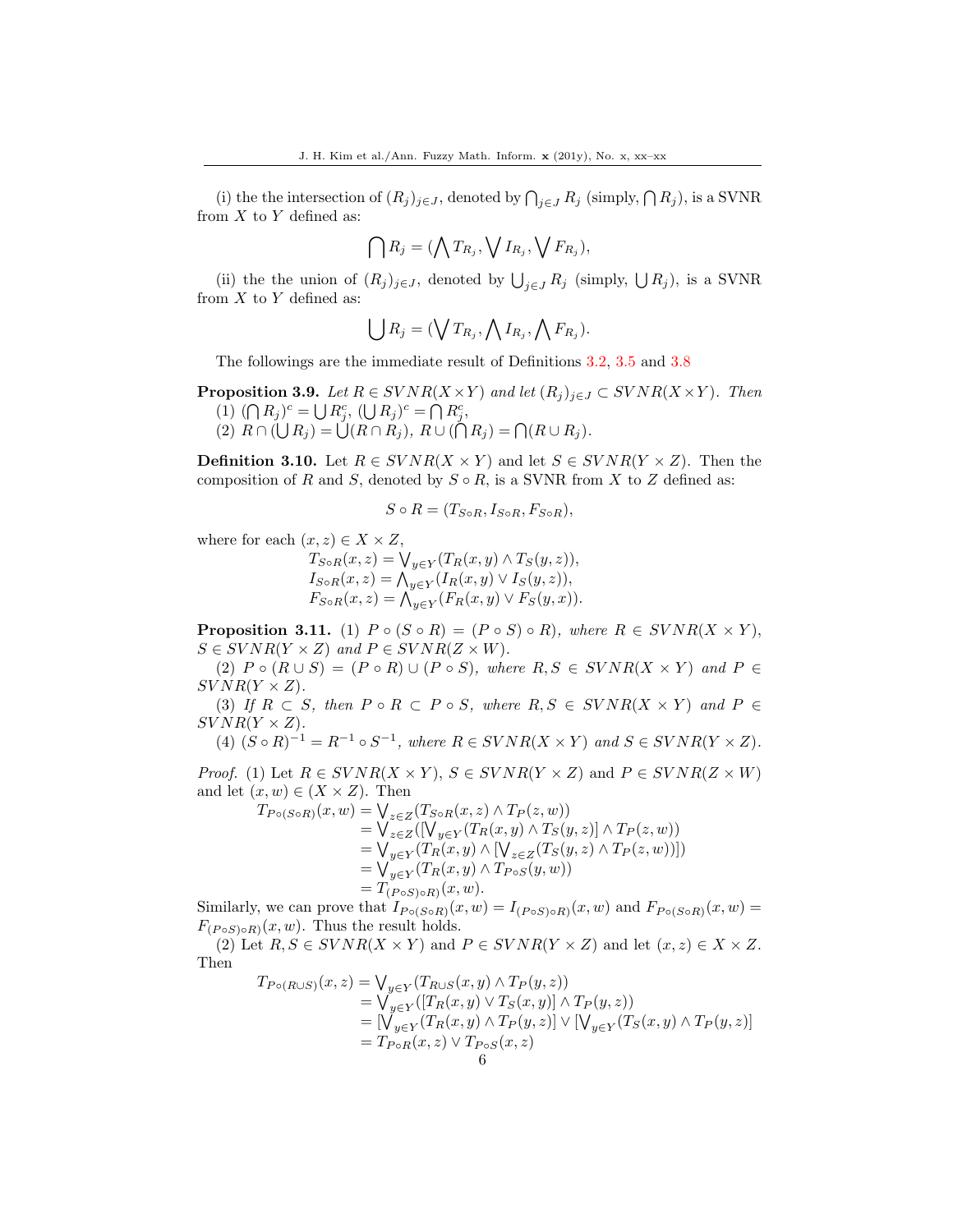$=T_{(P \circ R) \cup (P \circ S)}(x, z).$ Similarly, we can see that  $I_{P \circ (R \cup S)}(x, z) = I_{(P \circ R) \cup (P \circ S)}(x, z)$  and  $F_{P \circ (R \cup S)}(x, z) =$  $F_{(P \circ R) \cup (P \circ S)}(x, z)$ . Thus the result holds.

(3) Let  $R, S \in SVNR(X \times Y)$  and  $P \in SVNR(Y \times Z)$ . Suppose  $R \subset S$  and let  $(x, z) \in X \times Z$ . Then

$$
T_{P \circ R}(x, z) = \bigvee_{y \in Y} (T_R(x, y) \land T_P(y, z))
$$
  
\n
$$
\leq \bigvee_{y \in Y} (T_S(x, y) \land T_P(y, z))
$$
  
\n[Since  $R \subset S$ ,  $T_R(x, y) \leq T_S(x, y)$ ]  
\n
$$
= T_{P \circ S}(x, z).
$$

Similarly, we can prove that  $I_{PoR}(x, z) \geq I_{PoS}(x, z)$  and  $F_{PoR}(x, z) \geq F_{PoS}(x, z)$ . Thus the result holds.

(4) Let 
$$
R \in SVNR(X \times Y)
$$
 and  $S \in SVNR(Y \times Z)$  and let  $(x, z) \in X \times Z$ . Then  
\n
$$
T_{(S \circ R)^{-1}}(z, x) = T_{(S \circ R)}(x, z)
$$
\n
$$
= \bigvee_{y \in Y} (T_R(x, y) \land T_S(y, z))
$$
\n
$$
= \bigvee_{y \in Y} (T_{S^{-1}}(z, y) \land T_{R^{-1}}(y, x))
$$
\n
$$
= T_{R^{-1} \circ S^{-1}}(z, x).
$$

Similarly we can see that  $I_{(S \circ R)^{-1}}(z, x) = I_{R^{-1} \circ S^{-1}}(z, x)$  and  $F_{(S \circ R)^{-1}}(z, x) =$  $F_{R^{-1} \circ S^{-1}}(z, x)$ . Thus the result holds.

**Remark 3.12.** (1) For any SVNRs R and S,  $S \circ R \neq R \circ S$ , in general. (2) For any  $R, S \in SVNR(X \times Y)$  and  $P \in SVNR(Y \times Z)$ ,  $P \circ (R \cap S) \neq$  $(P \circ R) \cap (P \circ S)$ , in general.

**Example 3.13.** Let  $X = Y = \{a, b\}$ ,  $Z = \{x, y\}$ . Consider two SVNRs R and S in  $X$ , and an SVNR  $P$  from  $X$  to  $Z$  given by following single valued neutrosophic matrices:

$$
R = \begin{pmatrix} (0.6, 0.3, 0.4) & (0.7, 0.2, 0.1) \\ (0.4, 0.6, 0.3) & (0.6, 0.4, 0.2) \end{pmatrix},
$$
  

$$
S = \begin{pmatrix} (0.7, 0.4, 0.2) & (0.4, 0.6, 0.4) \\ (0.5, 0.2, 0.6) & (0.3, 0.6, 0.5) \end{pmatrix}
$$

and

$$
P = \begin{pmatrix} (0.7, 0.2, 0.3) & (0.4, 0.6, 0.4) \\ (0.4, 0.6, 0.2) & (0.8, 0.2, 0.3) \end{pmatrix}.
$$

Then  $T_{P \circ (R \cap S)}(a, x) = 0.6 \neq 0.4 = T_{(P \circ R) \cap (P \circ S)}(a, x)$ . Thus  $P \circ (R \cap S) \neq (P \circ R) \cap$  $(P \circ S)$ .

## 4. Single valued neutrosophic reflexve, smmetric and ansitive **RELATIONS**

In this section, we introduce single valued neutrosophic reflexve, smmetric and ansitive relations and obtain some properties related to them.

**Definition 4.1** ([\[25\]](#page-20-10)). The single valued neutrosophic identity relation in X, denoted by  $I_X$  (simply, I), is a SVNR in X defined as: for each  $(x, y) \in X \times X$ ,

$$
T_{I_X}(x,y) = \begin{cases} 1 & \text{if } x = y \\ 0 & \text{if } x \neq y, \end{cases} \quad I_{I_X}(x,y) = \begin{cases} 0 & \text{if } x = y \\ 1 & \text{if } x \neq y, \end{cases} \quad F_{I_X}(x,y) = \begin{cases} 0 & \text{if } x = y \\ 1 & \text{if } x \neq y. \end{cases}
$$
\nIt is clear that  $I = I^{-1}$  and  $I^c = (I^c)^{-1}$ .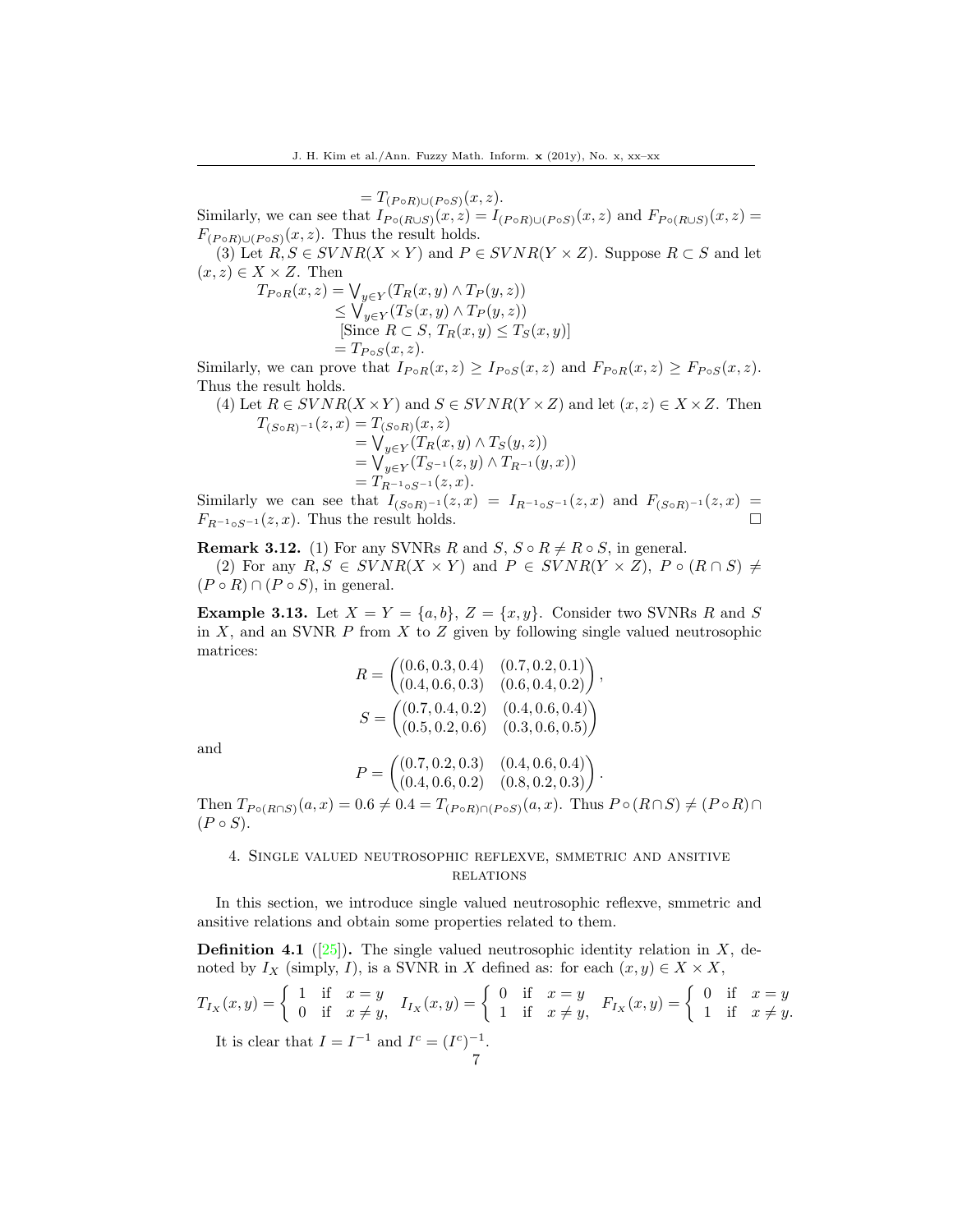**Definition 4.2** ([\[25\]](#page-20-10)).  $R \in SVNR(X)$  is said to be:

(i) reflexive, if for each  $x \in X$ ,  $T_R(x,x)1$ ,  $I_R(x,x) = F_R(x,x) = 0$ ,

(ii) anti-reflexive, if for each  $x \in X$ ,  $T_R(x,x) = 0$ ,  $I_R(x,x) = F_R(x,x) = 1$ .

From Definitions 4.1 and 4.2, it is obvious that  $R$  is neutrosophic reflexive if and only if  $I ⊂ R$ .

The followings are the immediate results of the above definition.

**Proposition 4.3** (See [\[19\]](#page-20-7), Theorem 2.5.2). Let  $R \in SVNR(X)$ .

(1) R is reflexive if and only if  $R^{-1}$  is reflexive.

(2) If R is reflexive, then  $R \cup S$  is reflexive, for each  $S \in SVNR(X)$ .

(3) If R is reflexive, then  $R \cap S$  is reflexive if and only if  $S \in SVNR(X)$  is reflexive.

The followings are the immediate result of Definitions 3.2, 3.5 and 4.2.

## **Proposition 4.4.** Let  $R \in SVNR(X)$ .

(1) R is anti-reflexive if and only  $R^{-1}$  is anti-reflexive.

(2) If R is anti-reflexive, then  $R \cup S$  is anti-reflexive if and only if  $S \in SVNR(X)$ is anti-reflexive.

(3) If R is anti-reflexive, then  $R \cap S$  is anti-reflexive, for each  $S \in SVNR(X)$ .

**Proposition 4.5.** Let  $R, S \in SVNR(X)$ . If R and S are reflexive, then  $S \circ R$  is reflexive.

*Proof.* Let  $x \in X$ . Since R and S are reflexive,

$$
T_R(x, x) = 1, I_R(x, x) = F_R(x, x) = 0
$$

and

$$
T_S(x, x) = 1, I_R(x, x) = F_S(x, x) = 0.
$$

Thus

$$
T_{S \circ R} = \bigvee_{y \in X} (T_R(x, y) \land T_S(y, x))
$$
  
= 
$$
[\bigvee_{x \neq y \in X} (T_R(x, y) \land T_S(y, x))] \lor (T_R(x, x) \land T_S(x, x))
$$
  
= 
$$
[\bigvee_{x \neq y \in X} (T_R(x, y) \land T_S(y, x))] \lor (1 \land 1)
$$
  
= 1.

On the other hand,

$$
I_{S \circ R} = \bigwedge_{y \in X} (I_R(x, y) \vee I_S(y, x))
$$
  
= 
$$
[\bigwedge_{x \neq y \in X} (I_R(x, y) \vee I_S(y, x))] \wedge (I_R(x, x) \vee I_S(x, x))
$$
  
= 
$$
[\bigwedge_{x \neq y \in X} (I_R(x, y) \vee I_S(y, x))] \wedge (0 \vee 0)
$$
  
= 0.

Similarly,  $F_{SoR} = 0$ . So  $S \circ R$  is reflexive.

**Definition 4.6.** Let  $R = (T_R, I_R, F_R) \in SVNR(X)$ . Then (i)[\[19,](#page-20-7) [25\]](#page-20-10) R is said to be symmetric, if for each  $x, y \in X$ ,

$$
T_R(x, y) = T_R(y, x), I_R(x, y) = I_R(y, x), F_R(x, y) = F_R(y, x),
$$

(ii)[\[19\]](#page-20-7) R is said to be anti-symmetric, if for each  $(x, y) \in X \times X$  with  $x \neq y$ ,

$$
T_R(x,y) \neq T_R(y,x), I_R(x,y) \neq I_R(y,x), F_R(x,y) \neq F_R(y,x),
$$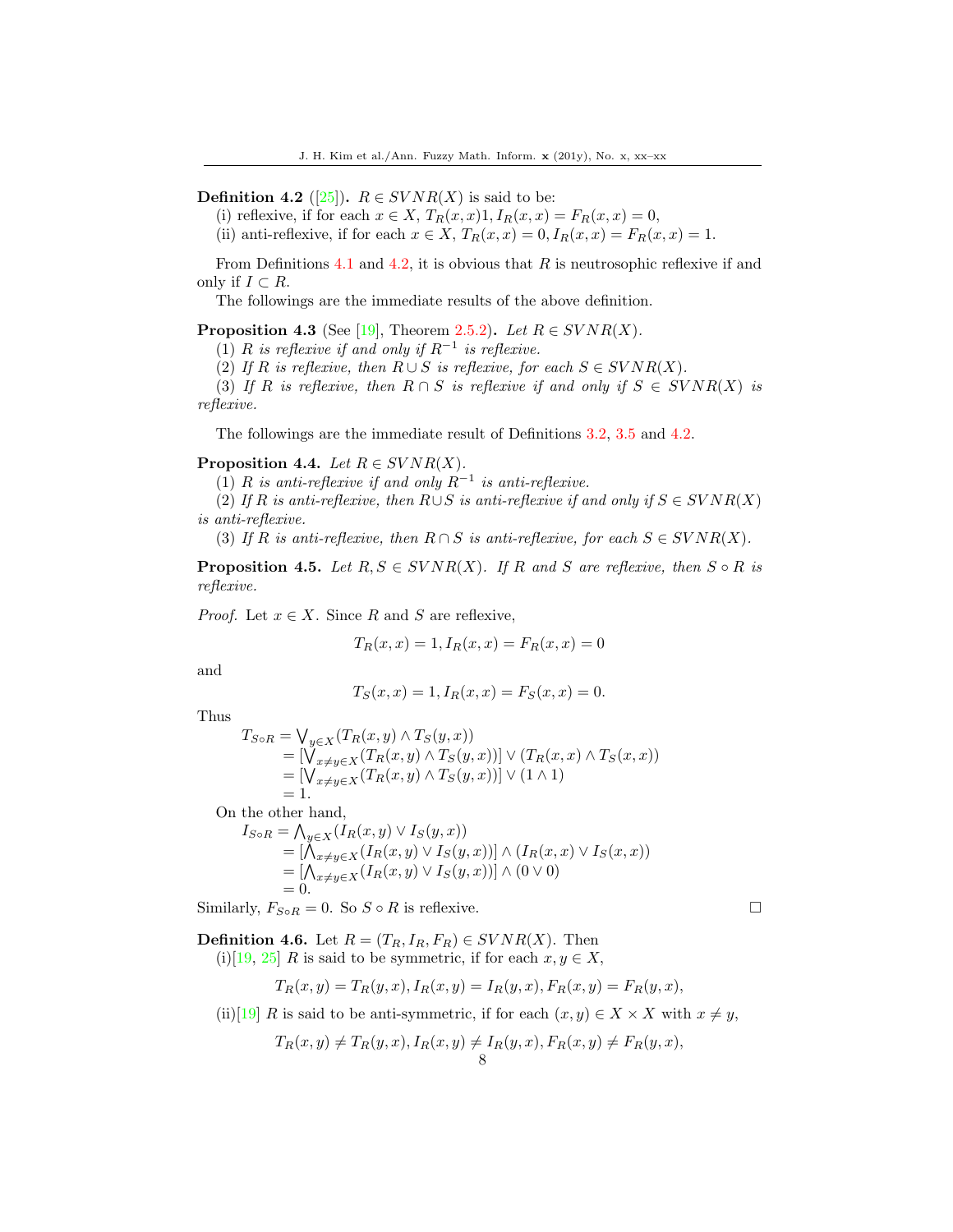From Definitions 4.2 and 4.6, it is obvious that  $\phi_N$  is a symmetric and antireflexive SVNR,  $X_N$  and I are symmetric and reflexive SVNRs and  $I<sup>c</sup>$  is an antireflexive SVNR.

The following is the immediate result of Definitions 3.5 and 4.6.

**Result 4.7** ([\[25\]](#page-20-10), Theorem 3.1). Let  $R \in SVNR(X)$ . Then R is symmetric iff  $R = R^{-1}$ .

**Proposition 4.8.** Let  $R \in SVNR(X)$ . If R is symmetric, then  $R^{-1}$  is symmetric.

**Proposition 4.9.** Let  $R, S \in SVNR(X)$ . If R and S are symmetric, then  $R \cup S$ and  $R \cap S$  are symmetric.

*Proof.* Let  $(x, y) \in X \times X$ . Since R and S and are symmetric,

$$
T_R(x, y) = T_R(y, x), I_R(x, y) = I_R(y, x), F_R(x, y) = F_R(y, x)
$$

and

$$
T_S(x, y) = T_S(y, x), I_S(x, y) = I_S(y, x), F_S(x, y) = F_S(y, x).
$$

Thus  $T_{R\cup S}(x, y) = T_R(x, y) \vee S_R(x, y) = T_R(y, x) \vee S_R(y, x) = T_{R\cup S}(y, x)$ . Similarly, we can see that  $I_{R\cup S}(x,y) = I_{R\cup S}(y,x)$  and  $F_{R\cup S}(x,y) = F_{R\cup S}(y,x)$ . So  $R \cup S$  is symmetric.

Similarly, we can prove that  $R \cap S$  is symmetric.

$$
\Box
$$

**Remark 4.10.** R and S are nsymmetric, but  $S \circ R$  is not symmetric, in general.

**Example 4.11.** Let  $X = \{a, b, c\}$  and consider two NRs R and S in X given by the following single valued neutrosophic matrices:

$$
R = \begin{pmatrix} (0.2, 0.4, 0.3) & (1, 0.2, 0) & (0.4, 1, 0.7) \\ (1, 0.2, 0) & (0.6, 0.2, 0.1) & (0.3, 0.2, 0.6) \\ (0.4, 1, 0.7) & (0.3, 0.2, 0.6) & (0.2, 0.4, 0.1) \end{pmatrix}
$$

and

$$
S = \begin{pmatrix} (0.2, 0.4, 0.3) & (0, 0.2, 0.6) & (0.2, 0.6, 0.3) \\ (0, 0.2, 0.6) & (0.6, 0.2, 0.1) & (0.3, 0.2, 0.6) \\ (0.2, 0.6, 0.3) & (0.3, 0.2, 0.6) & (0.2, 0.4, 0.1) \end{pmatrix}.
$$

Then clearly, R and S are symmetric. But

$$
T_{S \circ R}(a, b) = 0.6 \neq 0.2 = T_{S \circ R}(b, a).
$$

Thus  $S \circ R$  is not nsymmetric.

The following gives the condition for its being symmetric.

**Proposition 4.12.** Let  $R, S \in SVNR(X)$ . Let R and S be symmetric. Then  $S \circ R$ is symmetric if and only if  $S \circ R = R \circ S$ .

*Proof.* Suppose  $S \circ R$  is symmetric. Since R and S and are symmetric, by Result 4.7,  $R = R^{-1}$  and  $S = S^{-1}$ . Thus

 $S \circ R = (S \circ R)^{-1}$  [By the hypothesis and Result 4.7]  $= R^{-1} \circ S^{-1}$  [By Proposition 3.11]  $= R \circ S$ . Conversely, suppose  $S \circ R = R \circ S$ . Then

 $(S \circ R)^{-1} = R^{-1} \circ S^{-1}$  [By Proposition 3.11]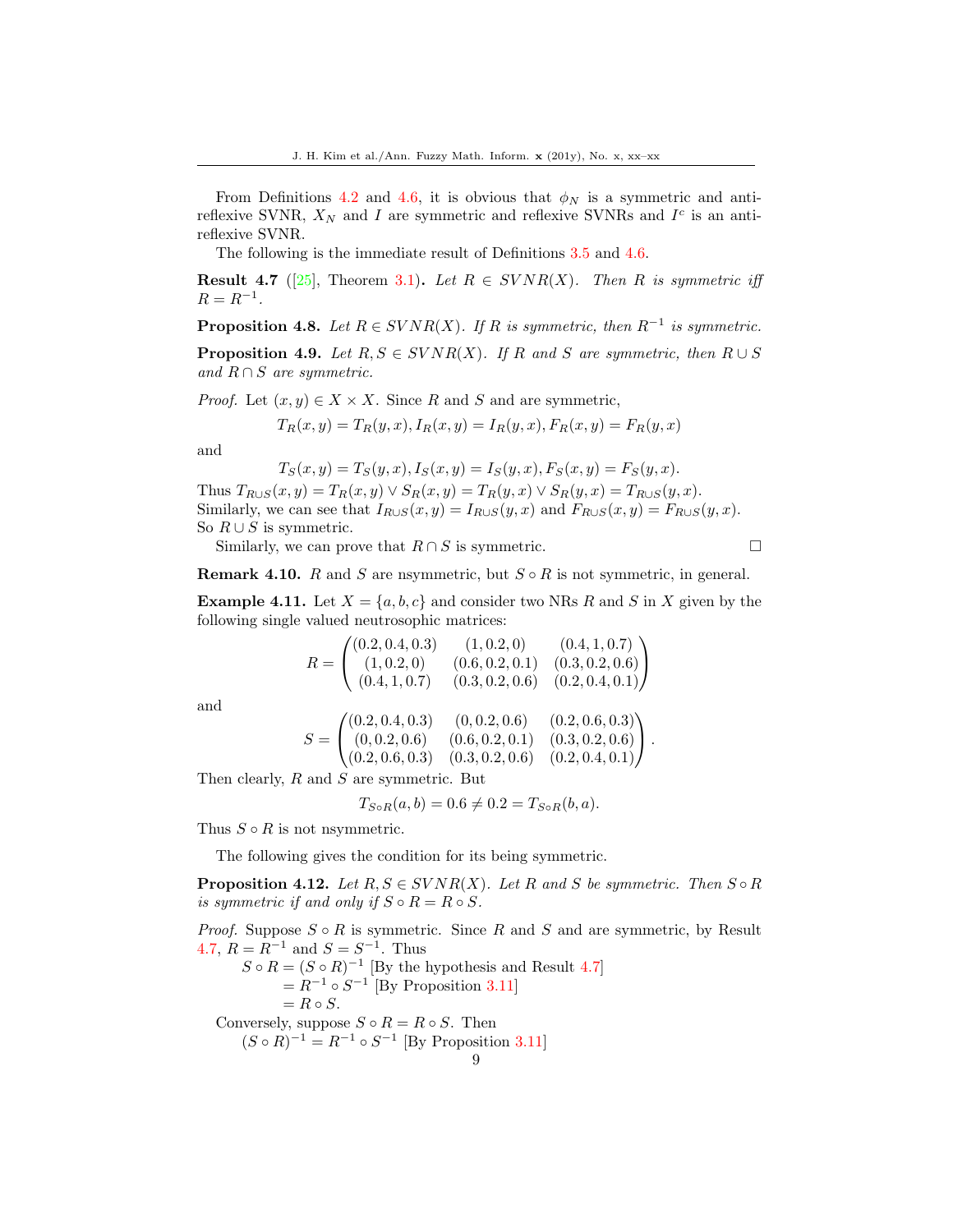$= R \circ S$ [Since R and S and are symmetric,  $R = R^{-1}$  and  $S = S^{-1}$ ]  $= S \circ R$ . [By the hypothesis]

This completes the proof.  $\Box$ 

The following is the immediate result of Proposition 4.12.

**Corollary 4.13.** If R is symmetric, then  $\mathbb{R}^n$  is symmetric, for all positive integer n, where  $R^n = R \circ R \circ ... \circ n$  times.

**Definition 4.14.** (See [\[25\]](#page-20-10))  $R \in SVNR(X)$  is said to be transitive, if  $R \circ R \subset R$ , i.e.,  $R^2 \subset R$ .

**Proposition 4.15.** Let  $R \in SVNR(X)$ . If R is transitive, then  $R^{-1}$  is so.

*Proof.* Let  $(x, y) \in X \times X$ . Then  $T_{R^{-1}}(x, y) = T_R(y, x) \geq T_{R \circ R}(y, x)$  $=\bigvee_{z\in X}(T_R(y,z)\wedge T_R(z,x))$  $=\bigvee_{z\in X}(T_{R^{-1}}(z,y)\wedge T_{R^{-1}}(x,z))$  $=\bigvee_{z\in X}(T_{R^{-1}}(x,z)\wedge T_{R^{-1}}(z,y))$  $=T_{R^{-1}\circ R^{-1}}(x, y).$ 

Similarly, we can prove that

 $I_{R^{-1}}(x, y) \leq I_{R^{-1} \circ R^{-1}}(x, y)$  and  $F_{R^{-1}}(x, y) \leq F_{R^{-1} \circ R^{-1}}(x, y)$ . Thus the result holds.  $\Box$ 

**Proposition 4.16.** Let  $R \in SVNR(X)$ . If R is transitive, then so is  $R^2$ .

*Proof.* Let  $(x, y) \in X \times X$ . Then  $T_{R^2}(x, y) = \bigvee_{z \in X} (T_R(x, z) \wedge T_R(z, y))$  $\geq \bigvee_{z \in X} (T_{R^2}(x, z) \wedge T_{R^2}(z, y))$  $=T_{R^2 \circ R^2}(x, y).$ 

Similarly, we can see that  $I_{R^2}(x, y) \leq I_{R^2 \circ R^2}(x, y)$  and  $F_{R^2}(x, y) \leq F_{R^2 \circ R^2}(x, y)$ . Thus the result holds.  $\Box$ 

**Proposition 4.17.** Let  $R, S \in SVNR(X)$ . If R and S are transitive, then  $R \cap S$ is transitive.

*Proof.* Let  $(x, y) \in X \times X$ . Then  $T_{(R\cap S)\circ(R\cap S)}(x,y) = \bigvee_{z\in X}(T_{R\cap S}(y,z)\wedge T_{R\cap S}(z,x))$  $=\bigvee_{z\in X}([T_R(x,z)\wedge T_S(x,z)]\wedge [T_R(z,y)\wedge T_S(z,y)])$  $=\bigvee_{z\in X}([T_R(x,z)\wedge T_R(z,y)]\wedge [T_S(x,z)\wedge T_S(z,y)])$  $=\left(\bigvee_{z\in X}[T_R(x,z)\wedge T_R(z,y)]\right)\wedge \left(\bigvee_{z\in X}[T_S(x,z)\wedge T_S(z,y)]\right)$  $=T_{R\circ R}(x, y) \wedge T_{S\circ S}(x, y)$  $\leq T_R(x,y) \wedge T_S(x,y)$  Since R and S are transitive  $=T_{R\cap S}(x, y).$ 

Similarly, we can prove that

 $I_{(R\cap S)\circ(R\cap S)}(x,y) \geq I_{R\cap S}(x,y)$  and  $F_{(R\cap S)\circ(R\cap S)}(x,y) \geq F_{R\cap S}(x,y)$ . Thus the result holds.  $\square$ 

**Remark 4.18.** For two single valued neutrosophic transitive relation  $R$  and  $S$  in  $X, R \cup S$  is not transitive, in general.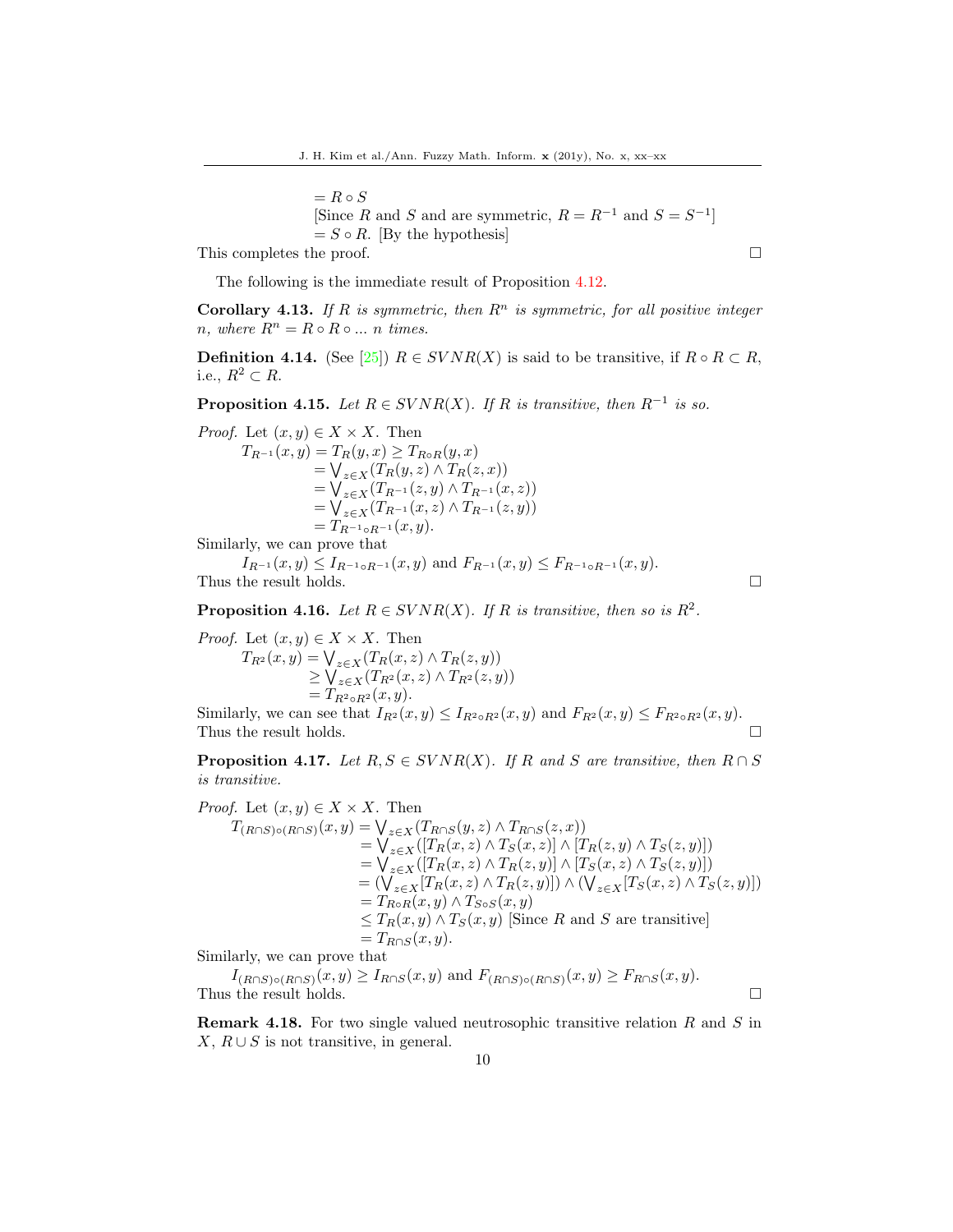**Example 4.19.** Let  $X = \{a, b\}$  and consider two SVNRs R and S in X given by following single valed neutrosophic matrices:

$$
R = \begin{pmatrix} (0.8, 0.5, 0.4) & (0.6, 0.4, 0.5) \\ (0.7, 0.6, 0.2) & (0.7, 0.6, 0.3) \end{pmatrix}
$$

and

$$
S = \begin{pmatrix} (0.7, 0.4, 0.2) & (0.4, 0.6, 0.4) \\ (0.5, 0.4, 0.3) & (0.5, 0.4, 0.4) \end{pmatrix}.
$$

Then we can easily see that  $R$  and  $S$  are transitive. On the other hand,

$$
R \cup S = \begin{pmatrix} (0.8, 0.4, 0.2) & (0.6, 0.4, 0.4) \\ (0.7, 0.4, 0.2) & (0.7, 0.4, 0.3) \end{pmatrix}.
$$

Then  $T_{(R\cup S)\circ (R\cup S)}(a, b) = 0.7 \ge 0.6 = T_{R\cup S}(a, b)$ . Thus  $R \cup S$  is not transitive.

5. Single valurd neutrosophic transitive closure

In this section, we define the concept of the single valued neutrosophic transitive closure of an SVNR and study some of its properties.

**Definition 5.1.** Let  $R \in SVNR(X)$ . Then the single valued neutrosophic transitive closure of R, denoted by  $\hat{R}$ , is defined as:

$$
\hat{R}=R\cup R^2\cup....
$$

The following is the immediate result of Definition 5.1.

## **Proposition 5.2.** Let  $R \in SVNR(X)$ . Then

 $(1)$   $\hat{R}$  is transitive.

 $(2)$  R is transitive iff  $R = \hat{R}$ .

**Proposition 5.3.** Let R,  $S \in SVNR(X)$ . If  $R \subset S$ , then  $\hat{R} \subset \hat{S}$ .

*Proof.* By Definition 5.1,  $\hat{R} = R \cup R^2 \cup ...$  and  $\hat{S} = S \cup S^2 \cup ...$  Since  $R \subset S$ , by Proposition 3.11,  $R \circ R \subset S \circ R \subset S \circ S$ . Then  $R^2 \subset S^2$ . Thus  $R^3 \subset S^3$  and so on. So  $\hat{R} \subset \hat{S}$ .

**Proposition 5.4.** Let  $R, S \in SVNR(X)$ . If R is symmetric, then  $\hat{R}$  is symmetric.

*Proof.* By Corollary 4.13,  $R^2$ ,  $R^3$ , ..., are symmetric. Then by Proposition 4.9,  $\hat{R}$  is symmetric.  $\Box$ 

**Proposition 5.5.** Let  $R \in SVNR(X)$ . Then  $(\hat{R})^{-1} = \hat{R^{-1}}$ .

*Proof.* 
$$
(R^n)^{-1} = (R \circ R \circ ... \circ R)^{-1}
$$
ntimes  
=  $R^{-1} \circ R^{-1} \circ ... \circ R^{-1} = (R^{-1})^n = (R^{-1})^n$ .

Then

$$
(\hat{R})^{-1} = (R \cup R^2 \cup ...)^{-1}
$$
  
= R<sup>-1</sup> \cup (R<sup>2</sup>)<sup>-1</sup> \cup ...  
= R<sup>-1</sup> \cup (R<sup>-1</sup>)<sup>2</sup> \cup ...  
= R<sup>\hat{i}</sup>

**Proposition 5.6.** For any  $R \in SVNR(X)$ , Then  $\hat{R}$  is the intersection of all single valued neutrosophic transitive relations containing R.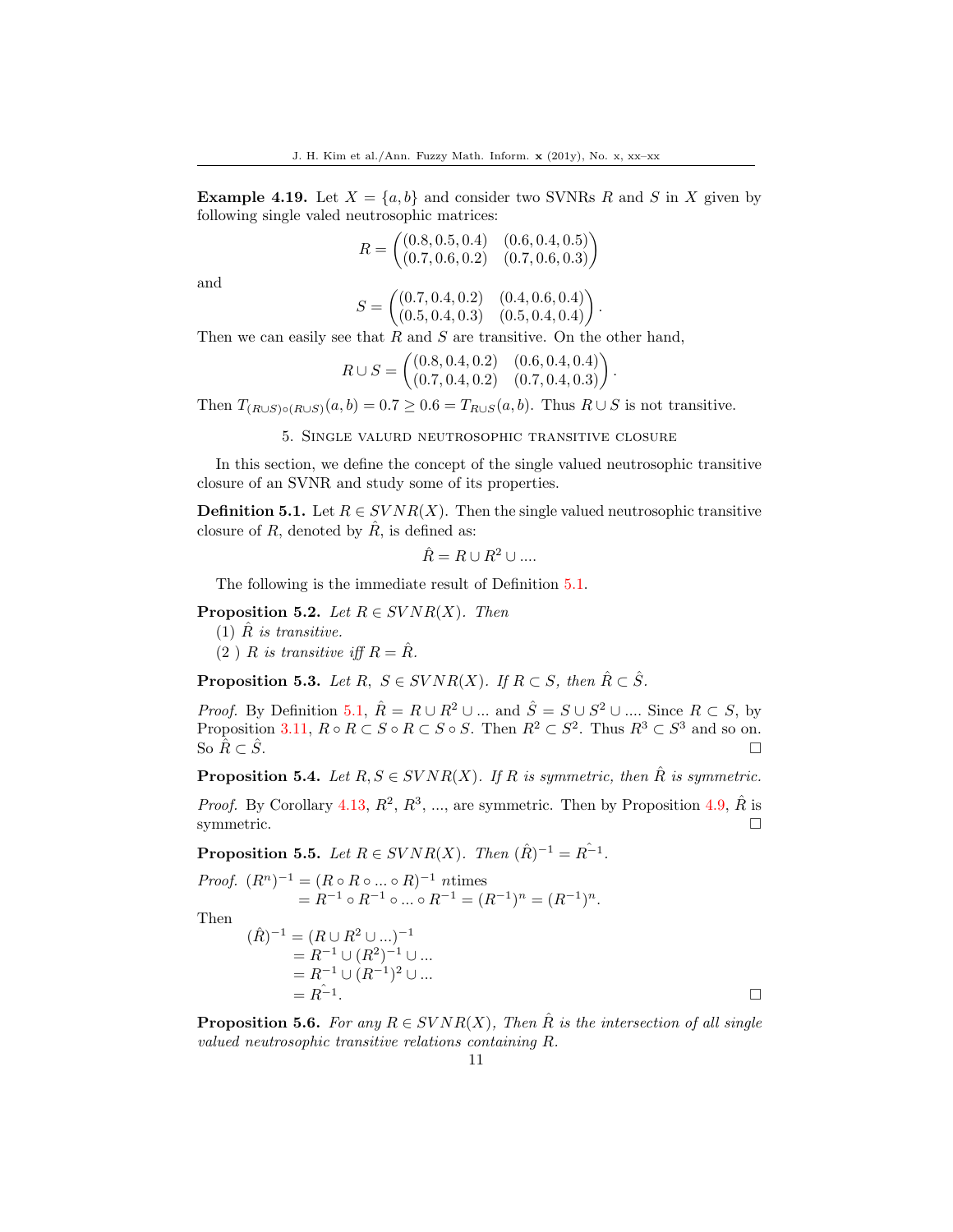## *Proof.* Let  $R \in SVNR(X)$  and let

 $R^* = \bigcap \{R^T : R^T$  is a transitive relation containing  $R\}.$ 

Then clearly,  $R^*$  is the smallest transitive relation containing R. Since  $\hat{R}$  is a transitive relation containing  $R, R^* \subset \hat{R}$ .

Conversely, let  $R^T$  be any transitive relation containing R. Then by Proposition 5.3,  $\hat{R} \subset \hat{R}^T$ . Since  $R^T$  is transitive, by Proposition 5.2,  $\hat{R}^T = R^T$ . Thus  $\hat{R} \subset \hat{R}^T$ , for each  $R^T$ . So  $\hat{R} \subset R^*$ . This completes the proof.

6. Single valued neutrosophic equivalence relation

In this section, we define the concept of a single valued neutrosophic equivalence class and a single valued neutrosophic partition, and we prove that the set of all single valued neutrosophic equivalence classes is a neutrosophic partition and induce the single valued neutrosophic equivalence relation from a single valued neutrosophic partition.

**Definition 6.1.**  $R \in SVNR(X \times X)$  is called a:

 $(i)$  tolerance relation on X, if it is reflexive and symmetric,

(ii) similarity (or equivalence) relation on X, if it is reflexive, symmetric and transitive.

(iii) order relation on  $X$ , if it is reflexive, anti-symmetric and transitive.

We will denote the set of all tolerance [resp., equivalence and order] relations on X as  $SVNT(X)$  [resp.,  $SVNE(X)$  and  $SVNO(X)$ ].

The following is the immediate result of Propositions 4.3, 4.9 and 4.17.

**Proposition 6.2.** Let  $(R_j)_{j\in J} \subset SVNT(X)$  [resp.,  $SVNE(X)$  and  $SVNO(X)$ ]. Then  $\bigcap R_j \in SVNT(X)$  [resp.,  $SVNE(X)$  and  $SVNO(X)$ ].

**Proposition 6.3.** Let  $R \in SVNE(X)$ . Then  $R = R \circ R$ .

*Proof.* From Definition 4.14, it is clear that  $R \circ R \subset R$ .

Let  $(x, y) \in X \times X$ . Then  $T_{R\circ R}(x,y) = \bigvee_{z\in X} (T_R(x,z) \wedge T_R(z,y))$  $\geq T_R(x,x) \wedge T_R(x,y)$  $= 1 \wedge T_R(x, y)$  [Since R is reflexive]  $=T_R(x, y)$ 

and

$$
I_{R \circ R}(x, y) = \bigwedge_{z \in X} (I_R(x, z) \vee I_R(z, y))
$$
  
\n
$$
\leq I_R(x, x) \vee I_R(x, y)
$$
  
\n
$$
= 0 \vee I_R(x, y)
$$
 [Since *R* is reflexive]  
\n
$$
= I_R(x, y).
$$
  
\nSimilarly,  $F_{R \circ R}(x, y) \leq F_R(x, y)$ . Thus  $R \circ R \supset R$ . So  $R \circ R = R$ .

**Definition 6.4.** Let  $A \in SVNS(X)$ . Then A is said to be normal, if  $\bigvee_{x \in X} T_A(x) =$ 1,  $\bigwedge_{x \in X} I_A(x) = \bigwedge_{x \in X} F_A(x) = 0.$ 

**Definition 6.5.** Let  $R \in SVNE(X)$  and let  $x \in X$ . Then the single valued neutrosophic equivalence class of x by R, denoted by  $R_x$ , is a SVNS in X defined as:

$$
R_x = (T_{R_x}, I_{R_x}, F_{R_x}),
$$
  
12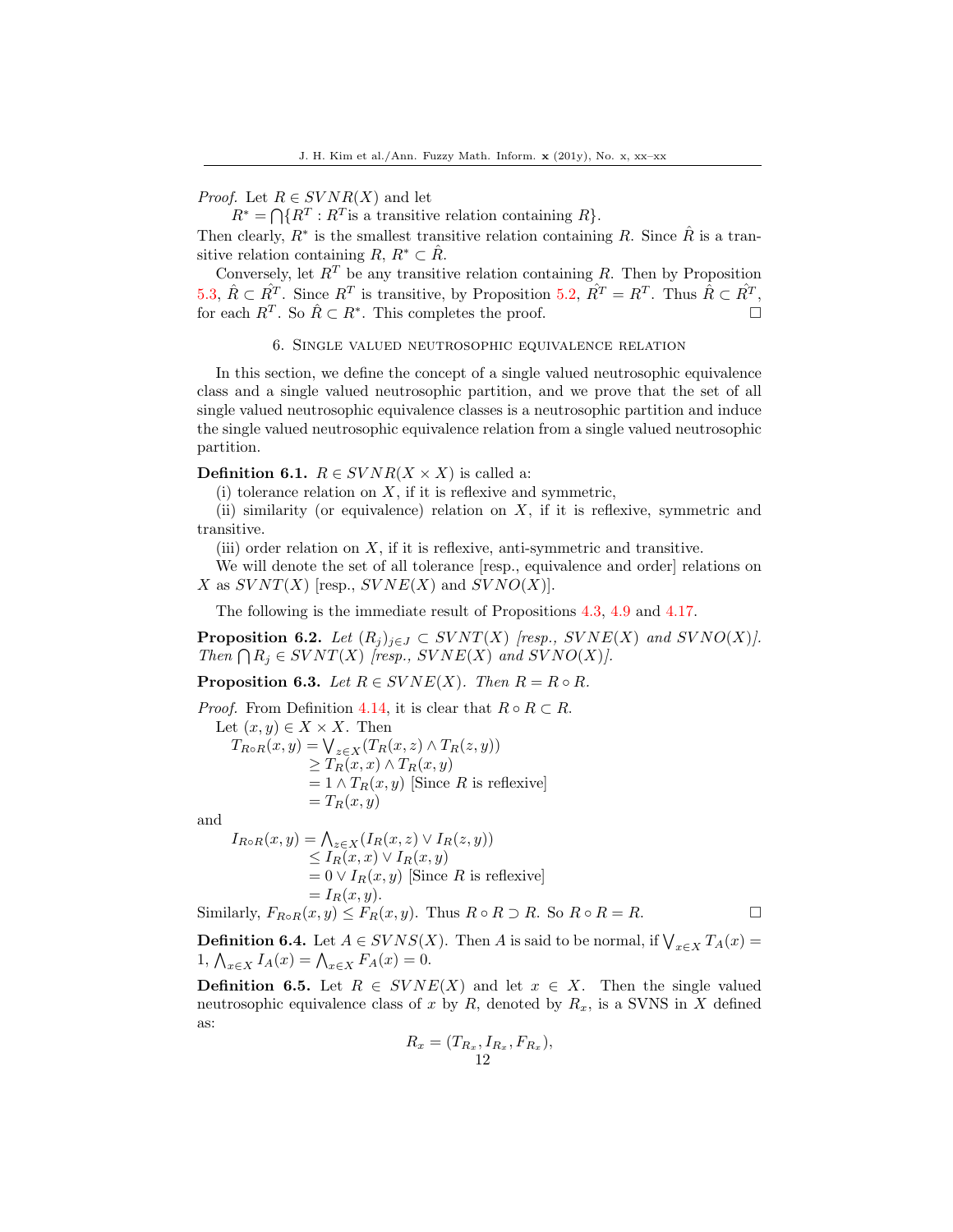where  $T_{R_x}, I_{R_x}, F_{R_x}: X \to [0,1]$  are mappings and

 $T_{R_x}(y) = T_R(x, y), I_{R_x}(y) = I_R(x, y), F_{R_x}(y) = F_R(x, y),$  for each  $y \in X$ . We will denote the set of all single valued neutrosophic equivalence class by  $R$  as  $X/R$  and it will be called the single valued neutrosophic quotient set of X by R.

**Proposition 6.6.** Let  $R \in SVNE(X)$  and let  $x, y \in X$ . Then

- (1)  $R_x$  is normal, in fact,  $R_x \neq 0_N$ ,
- (2)  $R_x \cap R_y = 0_N$  iff  $R(x, y) = (0, 1, 1),$
- (3)  $R_x = R_y$  iff  $R(x, y) = (1, 0, 0)$ .

*Proof.* (1) Since  $R$  is reflexive,

 $T_R(x,x) = T_{R_x}(x) = 1, I_R(x,x) = I_{R_x}(x) = 0$  and  $F_R(x,x) = F_{R_x}(x) = 0$ . Thus  $\bigvee_{y\in X} T_{R_x}(y) = 1, \bigwedge_{y\in X} I_{R_x}(y) = 0$  and  $\bigwedge_{y\in X} F_{R_x}(y) = 0$ . So  $R_x$  is normal. Moreover,  $R_x = (1, 0, 0) \neq (0, 1, 1) = 0_N(x)$ . Hence  $R_x \neq 0_N$ . (2) Suppose  $R_x \cap R_y = 0_N$  and let  $z \in X$ . Then

 $0=T_{R_x\cap R_y}(z)$  $=T_{R_x}(z) \wedge T_{R_y}(z)$  $=T_R(x, z) \wedge T_R(y, z)$  [By Definition 6.5]  $=T_R(x, z) \wedge T_R(z, y)$  [Since R is symmetric] and  $1 = I_{R_x \cup R_y}(z)$ 

 $= I_{R_x}(z) \vee I_{R_y}(z)$  $= I_R(x, z) \vee I_R(y, z)$  [By Definition 6.5]  $= I_R(x, z) \vee FIR(z, y)$ . [Since R is symmetric]

Thus

$$
0 = \bigvee_{z \in X} (T_R(x, z) \land T_R(z, y))
$$
  
=  $T_{R \circ R}(x, y)$   
=  $T_R(x, y)$  [By Proposition 6.3]

and

 $1 = \bigwedge_{z \in X} (I_R(x, z) \vee I_R(z, y))$  $= I_{R\circ R}(x, y)$  $= I_R(x, y)$  [By Proposition 6.3].

Similarly,  $F_R(x, y) = 1$ . So  $R(x, y) = (0, 1, 1)$ .

The sufficient condition is easily proved.

(3) Suppose  $R_x = R_y$  and let  $z \in X$ . Then  $R(x, z) = R(y, z)$ . In particular,  $R(x, y) = R(y, y)$ . Since R is reflexive,  $R(x, y) = (1, 0, 0)$ .

Conversely, suppose  $R(x, y) = (1, 0, 0)$  and let  $z \in X$ . Since R is transitive,  $R \circ R \subset R$ . Then  $\lambda$ ,  $\pi$  ( $\lambda$   $\geq$   $\pi$ )

$$
T_R(x, y) \land T_R(y, z) \le T_R(x, z),
$$

$$
I_R(x, y) \lor I_R(y, z) \ge I_R(x, z),
$$

$$
F_R(x, y) \lor F_R(y, z) \ge F_R(x, z).
$$
Since  $R(x, y) = (1, 0, 0), T_R(x, y) = 1$  and  $I_R(x, y) = F_R(x, y) = 0$ . Thus

 $T_R(y, z) \leq T_R(x, z), I_R(y, z) \geq I_R(x, z), F_R(y, z) \geq F_R(x, z).$ 

So  $T_{R_y}(z) \le T_{R_x}(z)$ ,  $I_{R_y}(z) \ge I_{R_x}(z)$ ,  $F_{R_y}(z) \ge F_{R_x}(z)$ . Hence  $R_y \subset R_x$ . Similarly, we can see that  $R_x \subset R_y$ . Therefore  $R_x = R_y$ .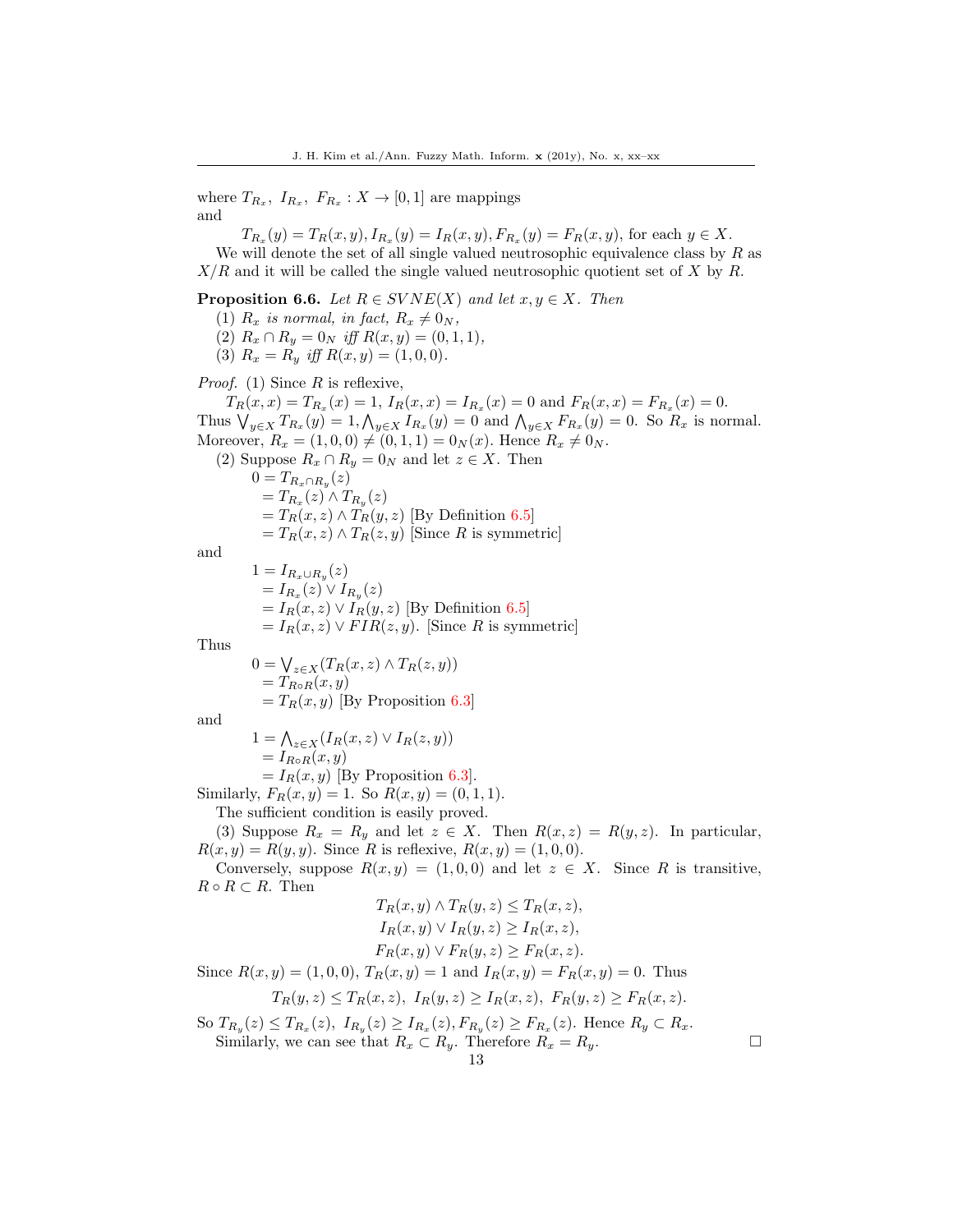**Definition 6.7.** Let  $\Sigma = (A_i)_{i \in J} \subset SVNS(X)$ . Then  $\Sigma$  is called a single valued neutrosophic partition of  $X$ , if it satisfies the followings:

(i)  $A_j$  is normal, for each  $j \in J$ ,

(ii) either  $A_j = A_k$  or  $A_j \neq A_k$ , for any  $j, k \in J$ ,

(iii)  $\bigcup_{j\in J} A_j = 1_N$ .

The following is the immediate result of Proposition 6.6 and Definition 6.7.

**Corollary 6.8.** Let  $R \in SVNE(X)$ . Then  $X/R$  is a single valued neutrosophic partition of X.

**Proposition 6.9.** Let  $\Sigma$  be a single valued neutrosophic partition of X. We define  $R(\Sigma) = (T_{R(\Sigma)}, I_{R(\Sigma)}, F_{R(\Sigma)})$  as: for each  $(x, y) \in X \times X$ ,

$$
T_{R(\Sigma)}(x, y) = \bigvee_{A \in \Sigma} [T_A(x) \wedge T_A(y)],
$$
  

$$
I_{R(\Sigma)}(x, y) = \bigwedge_{A \in \Sigma} [I_A(x) \vee I_A(y)],
$$
  

$$
F_{R(\Sigma)}(x, y) = \bigwedge_{A \in \Sigma} [F_A(x) \vee F_A(y)],
$$

where  $T_{R(\Sigma)}, I_{R(\Sigma)}, F_{R(\Sigma)} : X \times X \to [0,1]$  are mappings. Then  $R(\Sigma) \in SVNE(X)$ .

*Proof.* Let  $x \in X$ . Then by Definition 6.7 (iii),

$$
T_{R(\Sigma)}(x,x) = \bigvee_{A \in \Sigma} (T_A(x) \wedge T_A(x)) = \bigvee_{A \in \Sigma} (T_A(x)) = 1
$$

and

$$
I_{R(\Sigma)}(x,y) = \bigwedge_{A \in \Sigma} (I_A(x) \vee I_A(y)) = \bigwedge_{A \in \Sigma} (I_A(x)) = 0 = F_{R(\Sigma)}(x,y).
$$

Thus  $R(\Sigma)$  is reflexive.

From the definition of  $R(\Sigma)$ , it is clear that  $R(\Sigma)$  is symmetric.

Let  $(x, y) \in X \times X$ . Then  $T_{R(\Sigma)\circ R(\Sigma)}(x,y)$  $=\bigvee_{z\in X}[T_{R(\Sigma)}(x,z)\wedge T_{R(\Sigma)}(z,y)]$ =  $\bigvee_{z \in X} [\bigvee_{A \in \Sigma} (T_A(x) \wedge T_A(z)) \wedge \bigvee_{B \in \Sigma} (T_B(z) \wedge T_B(y))]$  $=\bigvee_{z\in X}[(\bigvee_{A\in\Sigma}T_A(z)\wedge\bigvee_{B\in\Sigma}T_B(z))\wedge(T_A(x)\wedge T_B(y))]$  $=\bigvee_{z\in X}[(1\wedge 1)\wedge (T_A(x)\wedge T_B(y))]$  [Since A and B are normal]  $=\bigvee_{z\in X}[T_A(x)\wedge T_B(y)]$  $=T_{R(\Sigma)}(x, y).$ 

Similarly, we can prove that  $I_{R(\Sigma) \circ R(\Sigma)}(x, y) = I_{R(\Sigma)}(x, y)$  and  $F_{R(\Sigma) \circ R(\Sigma)}(x, y) =$  $F_{R(\Sigma)}(x, y)$ . Thus  $R(\Sigma)$  is transitive. So  $R(\Sigma) \in \widetilde{SVNE}(X)$ .

**Proposition 6.10.** Let  $R, S \in SVNE(X)$ . Then  $R \subset S$  iff  $R_x \subset S_x$ , for each  $x \in X$ .

*Proof.* Suppose  $R \subset S$  and let  $x \in X$ . Let  $y \in X$ . Then by the hypothesis,

$$
T_{R_x}(y) = T_R(x, y) \le T_S(x, y) = T_{S_x}(y),
$$
  
14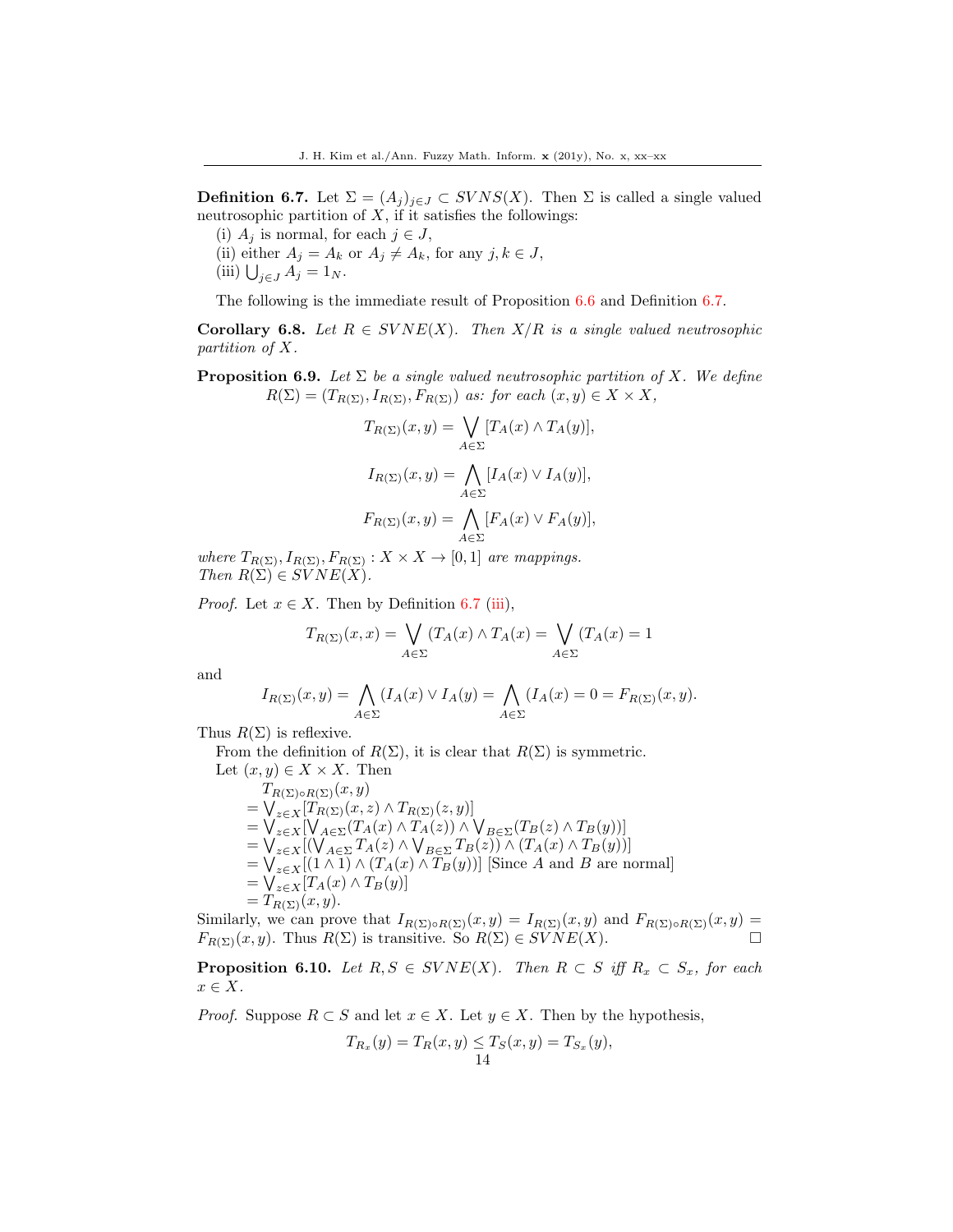$$
I_{R_x}(y) = I_R(x, y) \ge I_S(x, y) = I_{S_x}(y),
$$
  
\n
$$
F_{R_x}(y) = F_R(x, y) \ge F_S(x, y) = F_{S_x}(y).
$$

Thus  $R_x \subset S_x$ .

The converse can be easily proved.

**Proposition 6.11.** Let  $R, S \in SVNE(X)$ . Then  $S \circ R \in NE(X)$  iff  $S \circ R = R \circ S$ .

*Proof.* Suppose  $S \circ R = R \circ S$ . Since R and S are reflexive, by Proposition 4.5,  $S \circ R$ is reflexive. Since  $R$  and  $S$  are symmetric, by the hypothesis and Proposition 4.12,  $S \circ R$  is symmetric. Then it is sufficient to show that  $S \circ R$  is transitive.

 $(S \circ R) \circ (S \circ R) = S \circ (R \circ S) \circ R$  [By Proposition 3.11 (2)]  $= S \circ (S \circ R) \circ )$  $=(S \circ S) \circ (R \circ R)$  $\subset$   $S$   $\circ$   $R.$ 

Thus  $S \circ R$  is transitive. So  $S \circ R \in SVNE(X)$ .

The converse is immediate.  $\Box$ 

**Proposition 6.12.** Let  $R, S \in SVNE(X)$ . If  $R \cup S = S \circ R$ , then  $R \cup S \in$  $SVNE(X)$ .

*Proof.* Suppose  $R \cup S = S \circ R$ . Since R and S are reflexive, by Result 4.3 (2),  $R\cup S$  is neutrosophic reflexive. Since R and S are symmetric, by the hypothesis and Proposition 4.8,  $R \cup S$  is symmetric. Then by the hypothesis,  $S \circ R$  is symmetric. Thus by Proposition 4.12,  $S \circ R = R \circ S$ . So by Proposition 6.11,  $S \circ R \in SVNE(X)$ . Hence  $R \cup S \in SVNE(X)$ .

#### 7. RELATIONSHIPS BETWEEN A NEUTROSOPHIC RELATION AND ITS  $\alpha$ -CUT

For  $T_{\alpha}, I_{\alpha}, F_{\alpha} \in [0, 1], \alpha = (T_{\alpha}, I_{\alpha}, F_{\alpha})$  will be called a single valued neutrosophic value. For two single valued neutrosophic values  $\alpha$  and  $\beta$ ,

(i)  $\alpha \leq \beta$  iff  $T_{\alpha} \leq T_{\beta}, I_{\alpha} \geq I_{\beta}$  and  $F_{\alpha} \geq F_{\beta}$ .

(ii)  $\alpha < \beta$  iff  $T_{\alpha} < T_{\beta}$ ,  $I_{\alpha} > I_{\beta}$  and  $F_{\alpha} > F_{\beta}$ .

In particular, the form  $\alpha = (\alpha, 1 - \alpha, 1 - \alpha)$  is called a single valued neutrosophic constant and denoted by  $\alpha^*$ .

We will denote that set of all single valued neutrosophic values [resp. constant] as SVNV [resp. SVNC].

**Definition 7.1.** Let  $R \in SVNR(X \times Y)$  and let  $\alpha \in SVNV$ .

(i) The strong  $\alpha$ -level subset or strong  $\alpha$ -cut of R, denoted by  $[R]_{\bar{\alpha}}$ , is an ordinary relation from  $X$  to  $Y$  defined as:

 $[R]_{\bar{\alpha}} = \{(x, y) \in X \times Y : T_R(x, y) > T_{\alpha}, I_R(x, y) < I_{\alpha}, F_R(x, y) < F_{\alpha}\}.$ 

(ii) The  $\alpha$ -level subset or  $\alpha$ -cut of R, denoted by  $[R]_{\alpha}$ , is an ordinary relation from  $X$  to  $Y$  defined as:

$$
[R]_{\alpha} = \{(x, y) \in X \times Y : T_R(x, y) \ge T_{\alpha}, I_R(x, y) \le I_{\alpha}, F_R(x, y) \le F_{\alpha}\}.
$$

**Definition 7.2.** Let  $R \in SVNR(X \times Y)$  and let  $\alpha^* \in \textbf{SVMC}$ .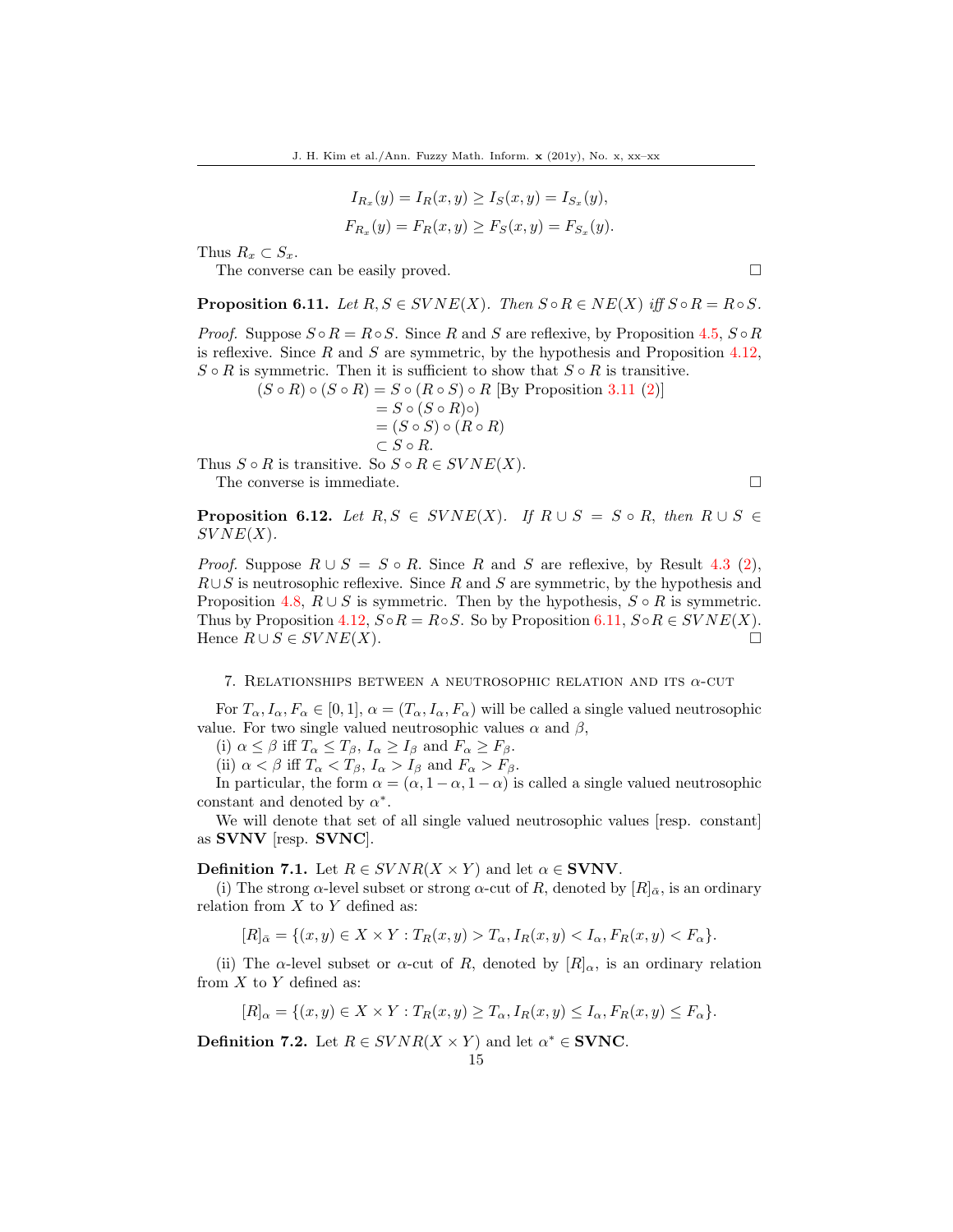(i) The strong  $\alpha^*$ -level subset or strong  $\alpha^*$ -cut of R, denoted by  $[R]_{\alpha^*}$ , is an ordinary relation from  $X$  to  $Y$  defined as:

 $[R]_{\alpha^*} = \{(x, y) \in X \times Y : T_R(x, y) > \alpha, I_R(x, y) < 1 - \alpha, F_R(x, y) < 1 - \alpha\}.$ 

(ii) The  $\alpha^*$ -level subset or  $\alpha^*$ -cut of R, denoted by  $[R]_{\alpha^*}$ , is an ordinary relation from  $X$  to  $Y$  defined as:

$$
[R]_{\alpha^*} = \{(x, y) \in X \times Y : T_R(x, y) \ge \alpha, I_R(x, y) \le 1 - \alpha, F_R(x, y) \le 1 - \alpha\}.
$$

Example 7.3. In Example 3.3,

 $[R]_{(0.2, 0.3, 0.1)}$  $=\{(x, y) \in X \times X : T_R(x, y) \geq 0.2, I_R(x, y) \geq 0.3, F_R(x, y) \leq 0.1\} = \phi,$  $[R]_{(0.2, 0.3, 0.1)} = \{(c, c)\}, \text{ and } [R]_{(0.2, 0.3, 0.1)} = \emptyset,$  $[R]_{(0.2, 0.3, 0.8)} = \{(c, c)\},\$  $[R]_{(0.2, 0.3, 0.8)} = \{(a, a), (a, c), (c, c)\}.$  $[R]_{0.2^*} = [R]_{(0.2, 0.2, 0.9)} = \{(a, a), (c, c)\} = [R]_{0.2^*}.$ 

**Proposition 7.4.** Let  $R, S \in SVNR(X \times Y)$  and let  $\alpha, \beta \in SVNV$ .

- (1) If  $R \subset S$ , then  $[R]_{\alpha} \subset [S]_{\alpha}$  and  $[R]_{\bar{\alpha}} \subset [S]_{\bar{\alpha}}$ .
- (2) If  $\alpha \leq \beta$ , then  $[R]_{\beta} \subset [R]_{\alpha}$  and  $[R]_{\overline{\beta}} \subset [R]_{\overline{\alpha}}$ .

*Proof.* (1) Let  $(x, y) \in [R]_{\alpha}$ . Then  $T_R(x, y) \geq T_{\alpha}$ ,  $I_R(x, y) \leq I_{\alpha}$  and  $F_R(x, y) \leq F_{\alpha}$ . Since  $R \subset S$ ,  $T_R(x, y) \leq T_S(x, y)$ ,  $I_R(x, y) \geq I_S(x, y)$  and  $F_R(x, y) \geq F_S(x, y)$ . Thus  $S_R(x, y) \geq T_\alpha$ ,  $I_S(x, y) \leq I_\alpha$  and  $F_S(x, y) \leq F_\alpha$ . Hence  $[R]_\alpha \subset [S]_\alpha$ .

The proof of the second part is similar.

(2) Let  $(x, y) \in [R]_{\beta}$ . Then  $T_R(x, y) \geq T_{\beta}$ ,  $I_R(x, y) \leq I_{\beta}$  and  $F_R(x, y) \leq F_{\beta}$ . Since  $\alpha \leq \beta$ ,  $T_{\alpha} \leq T_{\beta}$ ,  $I_{\alpha} \geq I_{\beta}$  and  $F_{\alpha} \geq F_{\beta}$ . Thus  $T_R(x, y) \geq T_{\alpha}$ ,  $I_R(x, y) \leq I_{\alpha}$ and  $F_R(x, y) \leq F_\alpha$ . So  $(x, y) \in [R]_\alpha$ . Hence  $[R]_\beta \subset [R]_\alpha$ .

The proof of the second part is similar.

$$
\Box
$$

The following is the particular case of the above Proposition.

Corollary 7.5. Let  $R, S \in SVNR(X \times Y)$  and let  $\alpha^*, \beta^* \in \textbf{SVMC}$ .

(1) If  $R \subset S$ , then  $[R]_{\alpha^*} \subset [S]_{\alpha^*}$  and  $[R]_{\alpha^*} \subset [S]_{\alpha^*}$ .

(2) If  $\alpha^* \leq \beta^*$ , then  $[R]_{\beta^*} \subset [R]_{\alpha^*}$  and  $[R]_{\bar{\beta^*}} \subset [R]_{\alpha^*}$ .

**Proposition 7.6.** Let  $R \in SVNR(X \times Y)$ .

(1)  $[R]_r$  is an ordinary relation from X to Y, for each  $r \in \text{SVNV}$ .

(2)  $[R]_r$  is an ordinary relation from X to Y, for each  $r \in \text{SVNV}$ , where  $T_r \in$ [0.1) and  $I_r$ ,  $F_r \in (0,1]$ .

- (3)  $[R]_r = \bigcap_{s \leq r} [R]_s$ , for each  $r \in \text{SVNV}$ , where  $T_r \in (0, 1]$  and  $I_r$ ,  $F_r \in [0, 1)$ .
- (4)  $[R]_{\bar{r}} = \bigcup_{s>r} [R]_{\bar{s}}$ , for each  $r \in \text{SVNV}$ , where  $T_r \in [0, 1)$  and  $I_r$ ,  $F_r \in (0, 1]$ .

Proof. The proofs of (1) and (2) are clear from Definition 7.1.

(3) From Proposition 7.4, it is obvious that  $\{[R]_r : r \in \text{SVNV}\}\$ is a descending family of ordinary relations from X to Y. Let  $r \in \mathbf{SVNV}$  such that  $T_r \in (0,1]$  and  $I_r$ ,  $F_r \in [0,1)$ . Then clearly,  $[R]_r \subset \bigcap_{s \leq r} [R]_s$ . Assume that  $(x, y) \notin [R]_r$ . Then  $T_R(x, y) < T_r$  or  $I_R(x, y) > I_r$  or  $F_R(x, y) > F_r$ .

Suppose  $T_R(x, y) < T_r$ . Then there exists  $T_s \in (0, 1]$  such that  $T_R(x, y) < T_s$ T<sub>r</sub>. Thus  $(x, y) \notin [R]_s$ , i.e.,  $(x, y) \notin \bigcap_{s \leq r} [R]_s$ . So  $\bigcap_{s \leq r} [R]_s \subset [R]_r$ . Hence  $[R]_r = \bigcap_{s < r} [R]_s.$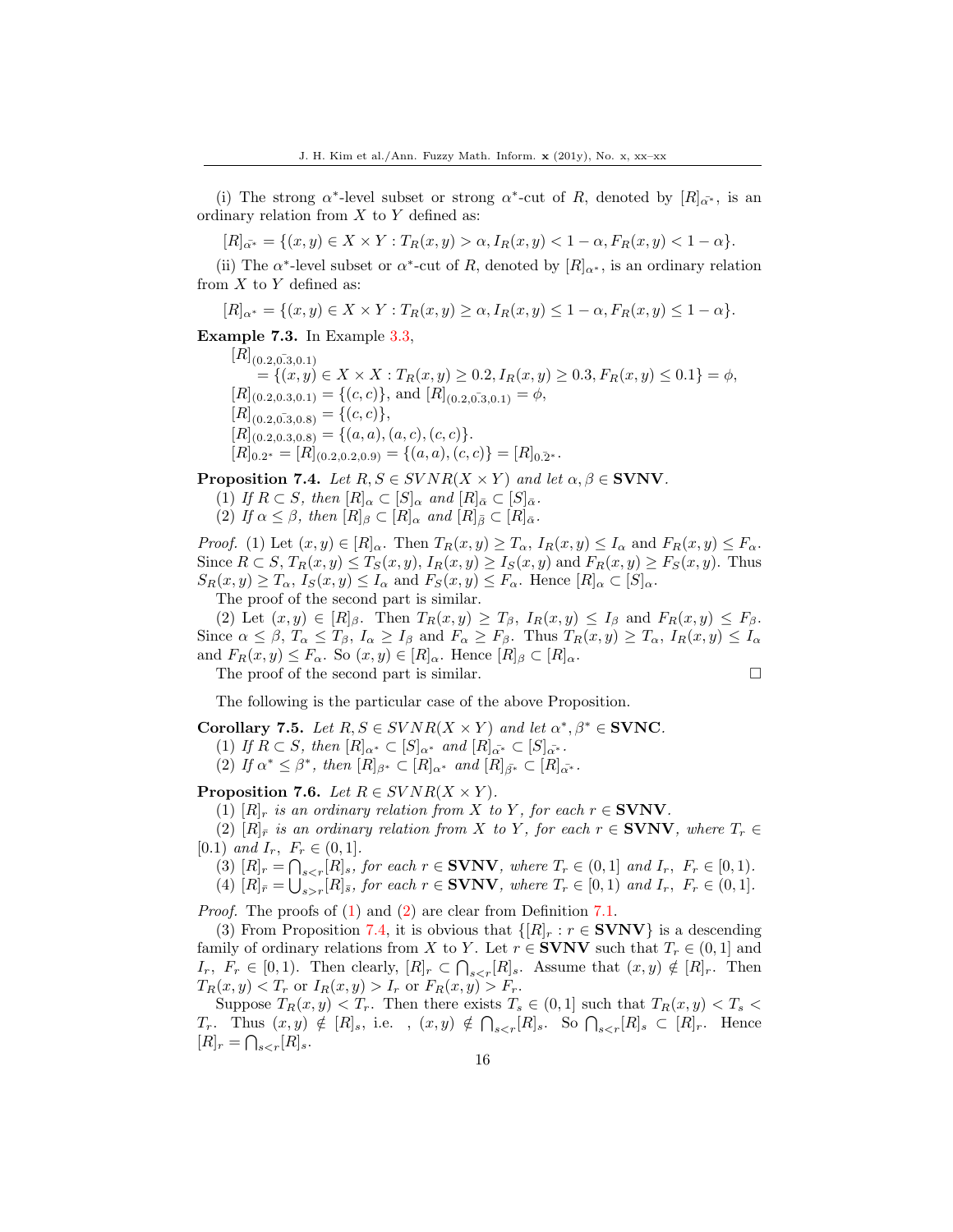Suppose  $I_R(x, y) > I_r$  or  $F_R(x, y) > F_r$ . Then each case can be similarly proved.

(4) Also from Proposition 7.4, it is obvious that  $\{[R]_r : r \in \text{SVNV}\}\;$  is a descending family of ordinary relations from X to Y. Let  $r \in \text{SVNV}$  such that  $T_r, I_r \in [0, 1)$ and  $F_r \in (0,1]$ . Then clearly,  $[R]_{\bar{r}} \supset \bigcup_{s>r} R_{\bar{s}}$ . Assume that  $(x, y) \notin [R]_{\bar{r}}$ . Then  $T_R(x, y) \leq T_r$  or  $I_R(x, y) \leq I_r$  or  $F_R(x, y) \geq F_r$ .

Suppose  $T_R(x, y) \leq T_r$ . Then there exists  $T_s \in [0, 1)$  such that  $T_R(x, y) \leq$  $T_r < T_s$ . Thus  $(x, y) \notin [R]_{\bar{s}},$  i.e.,  $(x, y) \notin \bigcup_{s>r} [R]_{\bar{s}}$ . So  $\bigcup_{s>r} [R]_{\bar{s}} \subset [R]_{\bar{r}}$ . Hence  $[R]_{\bar{r}} = \bigcup_{s>r} [R]_{\bar{s}}.$ 

Suppose  $I_R(x, y) \leq I_r$  or  $F_R(x, y) \geq F_r$ . Then each case can be similarly proved. П

The following is the particular case of the above Proposition.

#### Corollary 7.7. Let  $R \in SVNR(X \times Y)$ .

(1)  $[R]_{r^*}$  is an ordinary relation from X to Y, for each  $r^* \in \text{SVNC}$ .

(2)  $[R]_{r^*}$  is an ordinary relation from X to Y, for each  $r^* \in$  **SVNC**, where  $r \in [0, 1)$ .

- (3)  $[R]_{r^*} = \bigcap_{s^* < r^*}[R]_{s^*},$  for each  $r^* \in \text{SVNV},$  where  $r \in (0,1].$
- (4)  $[R]_{r^*} = \bigcup_{s^* > r^*} [R]_{s^*}$ , for each  $r^* \in \text{SVMC}$ , where  $r \in [0, 1)$ .

**Proposition 7.8.** Let X, Y be non-empty sets and let  $\{R^r : r \in [0,1]\}$  be a nonempty descending family of ordinary relations from X to Y such that  $R^0 = X \times Y$ .<br>(1) We define  $T_R, I_R, F_R: X \times Y \to [0, 1]$  as follows: for each  $(x, y) \in X \times Y$ 

(1) We define 
$$
T_R
$$
,  $I_R$ ,  $F_R$ :  $X \times Y \rightarrow [0,1]$  as follows: for each  $(x, y) \in X \times Y$ ,

$$
T_R(x, y) = \sqrt{\{r \in [0, 1] : (x, y) \in R^r\}},
$$
  
\n
$$
I_R(x, y) = F_R(x, y)
$$
  
\n
$$
= \bigwedge \{r \in [0, 1] : (x, y) \notin R^r\}
$$
  
\n
$$
= \bigwedge \{(1 - r) \in [0, 1] : (x, y) \in R^r\}
$$
  
\n
$$
= 1 - \sqrt{\{r \in [0, 1] : (x, y) \in R^r\}}.
$$

Then  $R \in SVNR(X \times Y)$ .

- (2) For each  $r \in (0,1]$ , if  $R^r = \bigcap_{s \leq r} R^s$ , then  $[R]_{r^*} = R^r$ .
- (3) For each  $r \in [0,1)$ , if  $R^r = \bigcup_{s>r} R^s$ , then  $[R]_{r^*} = R^r$ .

In the above proposition,  $R$  is called the single valued neutrosophic relation from X to Y induced by  $\{R^r : r \in [0,1]\}.$ 

*Proof.* (1) It is obvious from the definition of  $R$ .

(2) Suppose  $R^r = \bigcap_{s \leq r} R^s$ , for each  $r \in (0,1]$  and let  $(x, y) \in R^r$ . Then  $T_R(x, y) = \bigvee \{r \in [0, 1] : (x, y) \in R^r\} \geq r$ 

and

 $I_R(x, y) = F_R(x, y) = 1 - \sqrt{\{r \in [0, 1] : (x, y) \notin R^r\}} \leq 1 - r.$ Thus  $(x, y) \in R_r$ . So  $R^r \subset [R]_{r^*}$ , for each  $r \in (0, 1]$ .

Now let  $(x, y) \in [R]_{r^*}$ . Then  $T_R(x, y) \ge r$ ,  $I_R(x, y) \le 1 - r$ ,  $F_R(x, y) \le 1 - r$ , say  $T_R(x, y) \geq r$ . Thus by the definition of R,

 $T_R(x, y) = \bigvee \{ k \in [0, 1] : (x, y) \in R^k \} = s \geq r.$ 

Let  $\epsilon > 0$ . Then there exists  $k \in (0,1]$  such that  $s - \epsilon < k$  and  $(x, y) \in R^k$ . Thus  $r - \epsilon < s - \epsilon < k$  and  $(x, y) \in R^k$ . So  $(x, y) \in R^{r-\epsilon}$ . Since  $\epsilon > 0$  is arbitrary, by the hypothesis,  $(x, y) \in R^r$ . Hence  $[R]_{r^*} \subset R^r$ . Therefore  $[R]_{r^*} = R^r$ , for each  $r \in (0, 1].$ 

17

(3) By the similar argument of the proof of (2), it is proved.  $\square$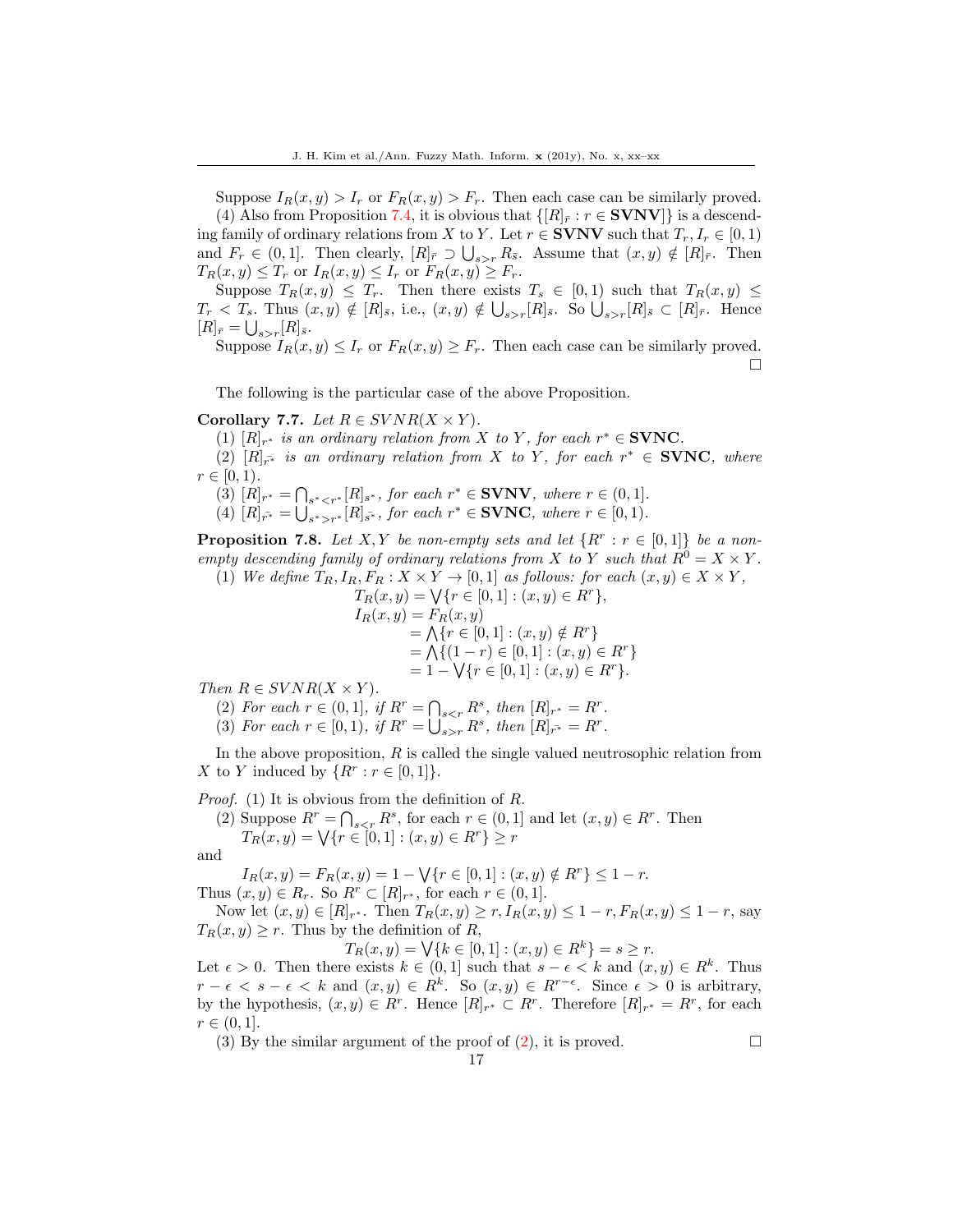The following is the immediate result of Corollary 7.7 and Proposition 7.8

**Corollary 7.9.** Let X, Y be non-empty sets, let  $R \in SVNR(X \times Y)$  and let  $\{[R]_{r^*}:$  $r \in [0,1]$  be a family of all ordinary relations from X to Y. We define mappings  $T_S, I_S, F_S: X \times Y \rightarrow ]-0,1^+[$  as follows: for each  $(x, y) \in X \times Y$ ,  $T_S(x, y) = \bigvee \{r \in [0, 1] : (x, y) \in [R]_{r^*}\},\$  $I_S(x, y) = F_S(x, y) = 1 - \sqrt{\{r \in [0, 1] : (x, y) \in [R]_{r^*}\}}.$ Then  $S \in SVNR(X \times Y)$  and  $R = S$ .

From the above corollary, we have the following.

**Corollary 7.10.** Let X, Y be non-empty sets and let ,  $R, S \in SVNR(X \times Y)$ . Then  $R = S$  iff  $[R]_{r^*} = [S]_{r^*}$ , for each  $r \in [0,1]$ , or alternatively, iff  $[R]_{r^*} = [S]_{r^*}$ , for each  $r \in [0,1]$ .

**Definition 7.11.** Let  $X, Y$  be non-empty sets, let R be an ordinary relation from X to Y and let  $R_N \in SVNR(X \times Y)$ . Then  $R_N$  is said to be compatible with R, if  $R = S(R_N)$ , where  $S(R_N) = \{(x, y) : T_{R_N}(x, y) > 0, I_{R_N}(x, y) < 1, F_{R_N}(x, y) < 1\}.$ 

**Example 7.12.** (1) Let X, Y be non-empty sets, let  $\phi_{X\times Y}$  be the ordinary empty relation from X to Y and let  $0_{N,X\times Y}$  be the single valued neutrosophic empty relation from X to Y defined by  $0_{N,X\times Y} = (0,1,1)$ , for each  $x \in X$ . Then clearly,  $S(0_{N,X\times Y}) = \phi_{X\times Y}$ . Thus  $0_{N,X\times Y}$  is compatible with  $\phi_{X\times Y}$ .

(2) Let  $X, Y$  be non-empty sets, let  $X \times Y$  be the whole ordinary relation from X to Y and let  $1_{N,X\times Y}$  be the single valued neutrosophic whole relation from X to Y defined by  $0_{N,X\times Y} = (1,0,0)$ , for each  $x \in X$ . Then clearly,  $S(1_{N,X\times Y}) = X \times Y$ . Thus  $1_{N,X\times Y}$  is compatible with  $X\times Y$ .

(3) Let X, Y be non-empty sets, let  $r \in (0,1)$  be fixed. We define the mappings  $T_R, I_R, F_R: X \times Y \to [0, 1]$  as follows: for each  $(x, y) \in X \times Y$ ,

$$
T_R(x, y) = r, I_R(x, y) = F_R(x, y) = 1 - r.
$$

Then clearly,  $R \in SVNR(X \times Y)$  and  $S(R) = \bigcap_{r^* \in SVNC}[R]_{r^*}$ . Thus R is compatible with  $\bigcap_{r^* \in SVNC} [R]_{r^*}$ .

From the following result, every ordinary relation can be consider as a single valued neutrosophic relation.

**Proposition 7.13.** Let  $X, Y$  be non-empty sets, let R be an ordinary relation from X to Y and let  $r \in (0,1]$ . Then there exists  $R_{r^*} \in SVNR(X \times Y)$  such that  $R_{r^*}$  is compatible with R and  $[R_{r^*}]_{r^*} = R$ .

In this case,  $R_{r^*}$  will be called an  $r^*$ -th single valued neutrosophic relation from  $X$  to  $Y$ .

*Proof.* We define the mappings  $T_R$ ,  $I_R$ ,  $F_R : X \times Y \to [0, 1]$  as follows: for each  $(x, y) \in X \times Y$ ,

$$
T_{R_{r^*}}(x,y) = \begin{cases} r & \text{if } (x,y) \in R \\ 0 & \text{if } (x,y) \notin R, \end{cases}
$$

$$
I_{R_{r^*}}(x,y) = F_{R_{r^*}}(x,y) = \begin{cases} 1-r & \text{if } (x,y) \in R \\ 1 & \text{if } (x,y) \notin R. \end{cases}
$$

Then clearly,  $R_{r^*} \in SVNR(X \times Y)$  and  $[R_{r^*}]_{r^*} = R$ . Moreover, by the definition of  $R_{r^*}$ ,  $S(R_{r^*}) = R$ . Thus  $R_{r^*}$  is compatible with R.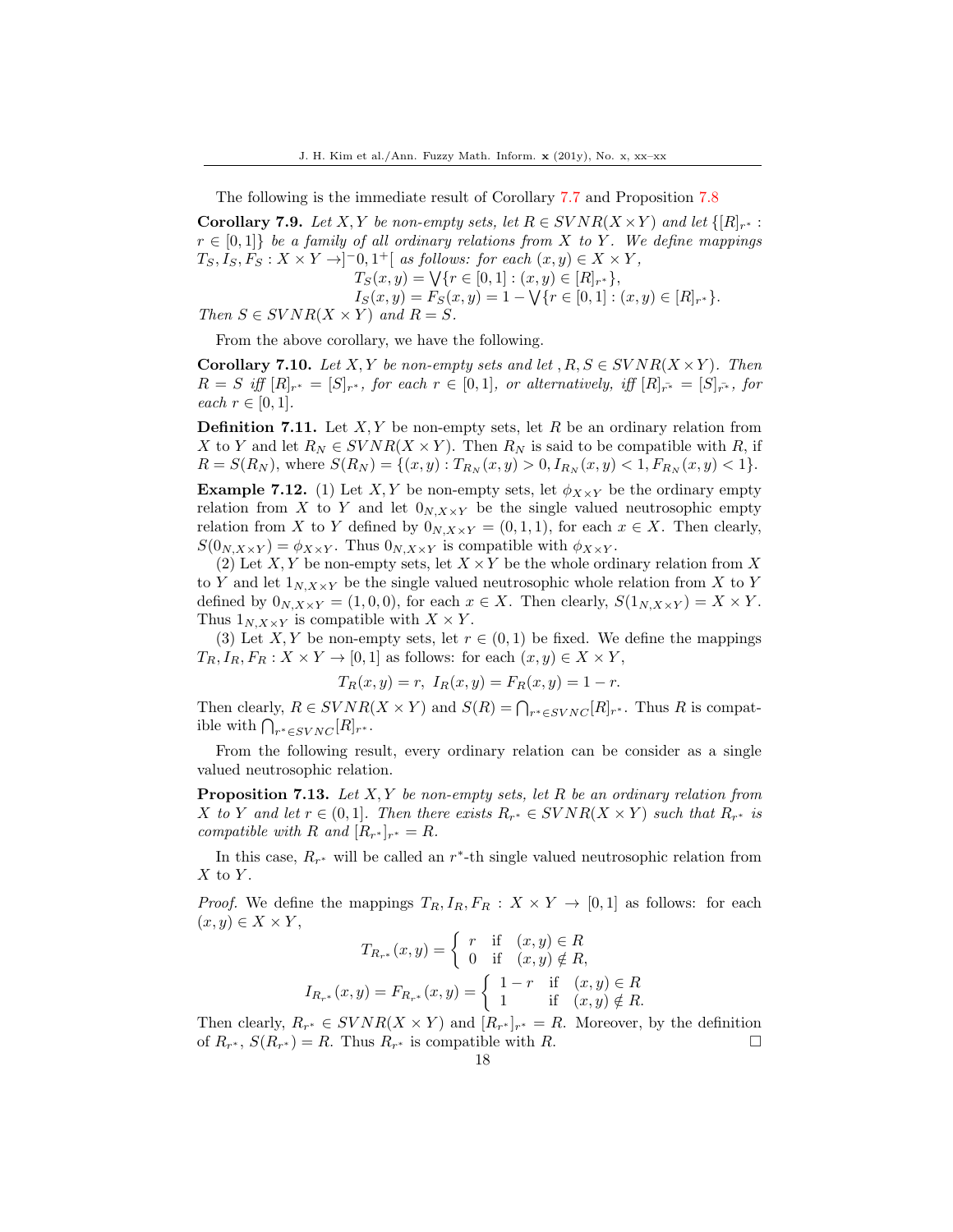The following is the immediate result of Definitions 3.5 and 7.1.

**Proposition 7.14.** Let  $R, S \in SVNR(X \times Y)$  and let  $\alpha \in SVNV$ . Then  $(1)$   $[R \cup S]_{\alpha} = [R]_{\alpha} \cup [S]_{\alpha}, [R \cup S]_{\bar{\alpha}} = [R]_{\bar{\alpha}} \cup [S]_{\bar{\alpha}},$  $(2) [R \cap S]_{\alpha} = [R]_{\alpha} \cap [S]_{\alpha}, [R \cap S]_{\bar{\alpha}} = [R]_{\bar{\alpha}} \cap [S]_{\bar{\alpha}}.$ 

The following is the immediate result of Definition 7.2 and Proposition 7.14.

Corollary 7.15. Let  $R, S \in SVNR(X \times Y)$  and let  $\alpha^* \in \text{SVNC}$ . Then  $(1)$   $[R \cup S]_{\alpha^*} = [R]_{\alpha^*} \cup [S]_{\alpha^*},$   $[R \cup S]_{\alpha^*} = [R]_{\alpha^*} \cup [S]_{\alpha^*},$  $(2)$   $[R \cap S]_{\alpha^*} = [R]_{\alpha^*} \cap [S]_{\alpha^*}$ ,  $[R \cap S]_{\alpha^*} = [R]_{\alpha^*} \cap [S]_{\alpha^*}$ .

From Definitions 4.2, 4.6 and 7.1 it is clear that  $R \in SVNR(X)$  is reflexive [resp. symmetric], then  $[R]_{\alpha}$  and  $[R]_{\overline{\alpha}}$  are ordinary reflexive [resp. symmetric] on X, for each  $\alpha \in$  **SVNV**.

**Proposition 7.16.** Let  $R \in SVNR(X \times Y)$  and let  $\alpha \in \text{SVNV}$ . If R is transitive, then  $[R]_{\alpha}$  and  $[R]_{\bar{\alpha}}$  are ordinary transitive on X.

*Proof.* Suppose R is transitive. Then  $R \circ R \subset R$ , i.e.,  $T_{R \circ R} \subset T_R$ ,  $I_{R \circ R} \supset I_R$ and  $F_{R\circ R} \supset F_R$ . Let  $(x, z) \in [R]_\alpha \circ [R]_\alpha$ . Then there exists  $y \in X$  such that  $(x, z), (z, y) \in [R]_{\alpha}$ . Thus

$$
T_R(x, z) \ge T_\alpha, I_R(x, z) \le I_\alpha, F_R(x, z) \le F_\alpha
$$

and

$$
T_R(z,y) \ge T_\alpha, I_R(z,y) \le I_\alpha, F_R(z,y) \le F_\alpha.
$$

So  $T_R(x, z) \wedge T_R(z, y) \geq T_\alpha$ ,  $I_R(x, z) \vee I_R(z, y) \leq I_\alpha$ ,  $F_R(x, z) \vee F_R(z, y) \leq F_\alpha$ . Since  $R \circ R \subset R$ ,  $T_R(x, y) \geq T_R(x, z) \wedge T_R(z, y)$ ,  $I_R(x, y) \leq I_R(x, z) \vee I_R(z, y)$ ,  $F_R(x,y) \leq F_R(x,z) \wedge F_R(z,y)$ . Hence  $T_R(x,y) \geq T_\alpha$ ,  $I_R(x,y) \leq I_\alpha$ ,  $F_R(x,y) \leq F_\alpha$ , i.e.,  $(x, y) \in [R]_{\alpha}$ . Therefore  $[R]_{\alpha}$  is ordinary transitive.

The prof of the second part is similar.

From Definitions 4.2, 4.6 and 7.2 it is clear that  $R \in NR(X)$  is reflexive [resp. symmetric], then  $[R]_{\alpha^*}$  and  $[R]_{\alpha^*}$  are ordinary reflexive [resp. symmetric] on X, for each  $\alpha^* \in \mathbf{NCV}$ . Moreover, we obtain the following from Proposition 7.16.

**Corollary 7.17.** Let  $R \in NR(X \times Y)$  and let  $\alpha^* \in NCV$ . If R is transitive, then  $[R]_{\alpha^*}$  and  $[R]_{\alpha^*}$  are ordinary transitive on X.

The followings are the immediate results of 4.2, 4.6, Proposition 7.16 and Corollary 7.17.

**Corollary 7.18.** Let  $R \in SVNE(X)$  and let  $\alpha \in SVNN$ . Then  $[R]_{\alpha}$  and  $[R]_{\bar{\alpha}}$  are ordinary equivalence relation on X

**Corollary 7.19.** Let  $R \in SVNE(X)$  and let  $\alpha^* \in SVNC$ . Then  $[R]_{\alpha^*}$  and  $[R]_{\alpha^*}$ are ordinary equivalence relation on X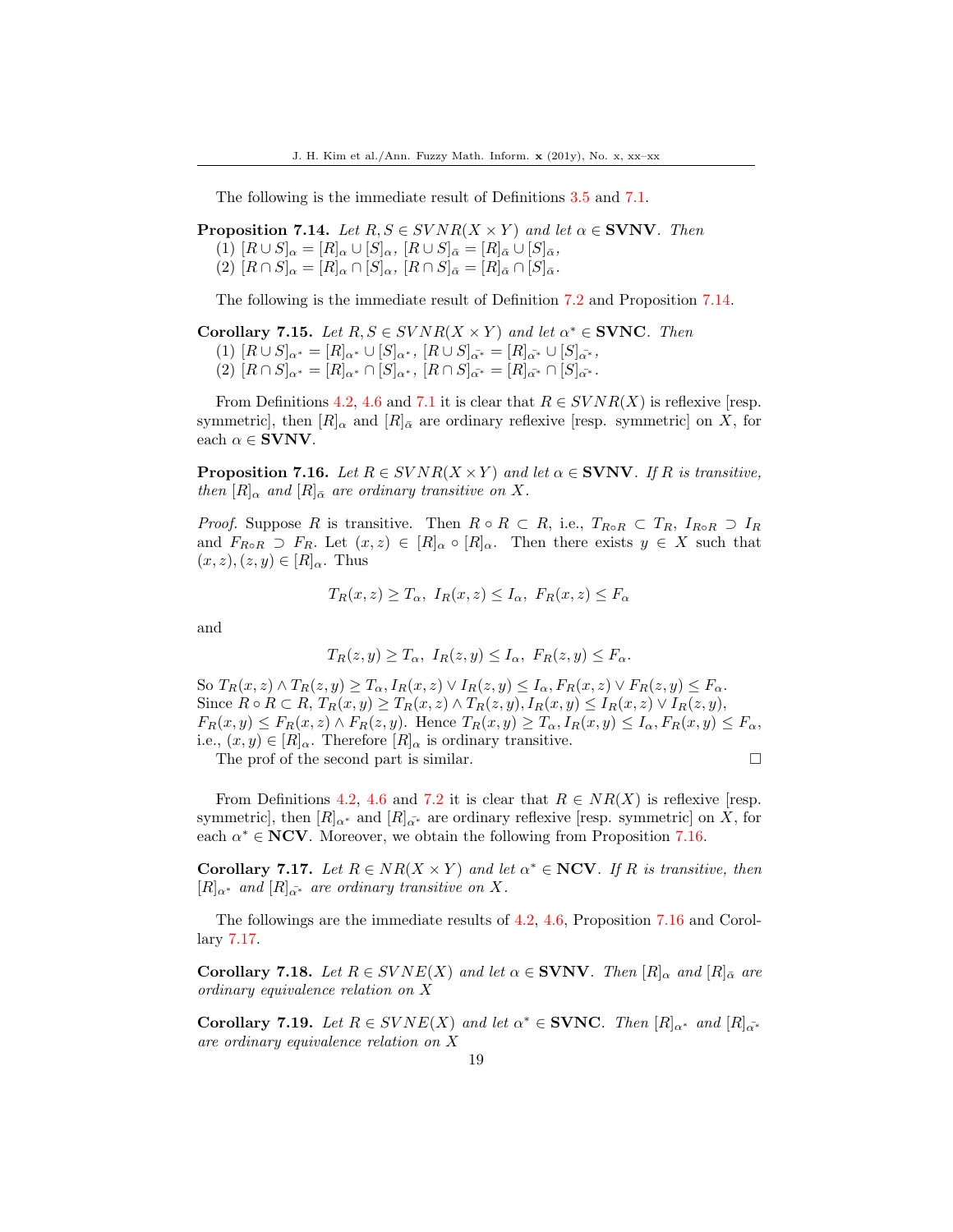## 8. Conclusions

From now on, we dealt with properties of single valued neutrosophic reflexive, symmetric, transitive relations and single valued neutrosophic equivalence relations. In particular, we defined a single valued neutrosophic equivalence class of a point in a set  $X$  modulo a single valued neutrosophic equivalence relation  $R$  and a single valued neutrosophic partition of a set  $X$ . And we proved that the set of all single valued neutrosophic equivalence classes is a single valued neutrosophic partition and induced the single valued neutrosophic equivalence relation by a single valued neutrosophic partition. However, we did not deal with the quotient of  $S$  by  $R$ , for any SVNRs R and S such that  $R \subset S$  and decomposition of a mapping  $f : X \to Y$  by Vneutrosophic relations. Furthermore, we defined  $\alpha$ -cut of a SVNR and investigated some relationships between SVNRs and their  $\alpha$ -cuts.

In the future, we will solve by the above two problems and deal with single valued neutrosophic relations in a fixed SVNS A.

#### **REFERENCES**

- <span id="page-19-8"></span>[1] K. T. Atanassov, Intuitionistic fuzzy sets, Fuzzy Sets and Systems 20 (1986) 87–96.
- <span id="page-19-9"></span>[2] K. T. Atanassov and G. Gargov, Interval-valued intuitionistic fuzzy sets, Fuzzy Sets and Systems 31 (1989) 343–349.
- <span id="page-19-10"></span>[3] K. T. Atanassov and G. Gargov, Elements of intuitionistic fuzzy logic. Part I, Fuzzy Sets and Systems 95 (1998) 39–52.
- <span id="page-19-14"></span>[4] M. Bhowmik and M. Pal, Intuiyionistic neutrosophic set relations and some of its properties, Journal of Information and Computing Science 5 (3) (2010) 183–192.
- <span id="page-19-0"></span>[5] M. K. Chakraborty and Mili Das, Studies in fuzzy relations over fuzzy subsets, Fuzzy sets and Systems 9 (1983) 79–89.
- <span id="page-19-1"></span>[6] M. K. Chakraborty and Mili Das, On fuzzy equivalence I, Fuzzy sets and Systems 11 (1983) 185–193.
- <span id="page-19-2"></span>[7] M. K. Chakraborty and Mili Das, On fuzzy equivalence II, Fuzzy sets and Systems 11 (1983) 299–307.
- <span id="page-19-3"></span>[8] M. K. Chakraborty and Subhra Sarkar, Fuzzy antisymmetry and order, Fuzzy sets and Systems 21 (1987) 169–182.
- <span id="page-19-4"></span>[9] K. A. Dib and Nabil L. Youssef, Fuzzy Cartesian product, fuzzy relations and fuzzy functions, Fuzzy sets and Systems 41 (1991) 299–315.
- <span id="page-19-5"></span>[10] K. C. Gupta and R. K. Gupta, Fuzzy equivalence relation redefined, Fuzzy sets and Systems 79 (1996) 227–233.
- <span id="page-19-11"></span>[11] K. Hur, S. Y. Jang and H. W. Kang, Intuitionistic H-fuzzy relations, International Journal of Mathematics and Mathematical Sciences, 2005 (17) (2005) 2723–2734.
- [12] K. Hur, P. K. Lim, J. G. Lee, J. H. Kim, The category of neutrosophic sets, To be submitted in AFMI.
- <span id="page-19-6"></span>[13] A. Kaufmann, Introduction to the Theory of Fuzzy Subsets, Vol 1, Academic Press, New York 1975.
- <span id="page-19-7"></span>[14] K. C. Lee, Fuzzy equivalence relations and fuzzy functions, International Journal of Fuzzy Logic and Intelligent Systems 9 (1) (2009) 20–29.
- <span id="page-19-12"></span>[15] Peide Liu, Junlin Liu and Jose M. Merigo, Partitioned Heronian means based on linguistic intuitionistic fuzzy numbers for dealing with multi-attribute group decision making, Applied Soft Computing 62 (2018) 395–422.
- <span id="page-19-13"></span>[16] Peide Liu and Honggang Li, Some intuitionistic fuzzy interaction partitioned Bonferroni mean operators and their application to multi-attribute group decision making, Inform. Sci. 411  $(2017)$  98ÔÇô-121.